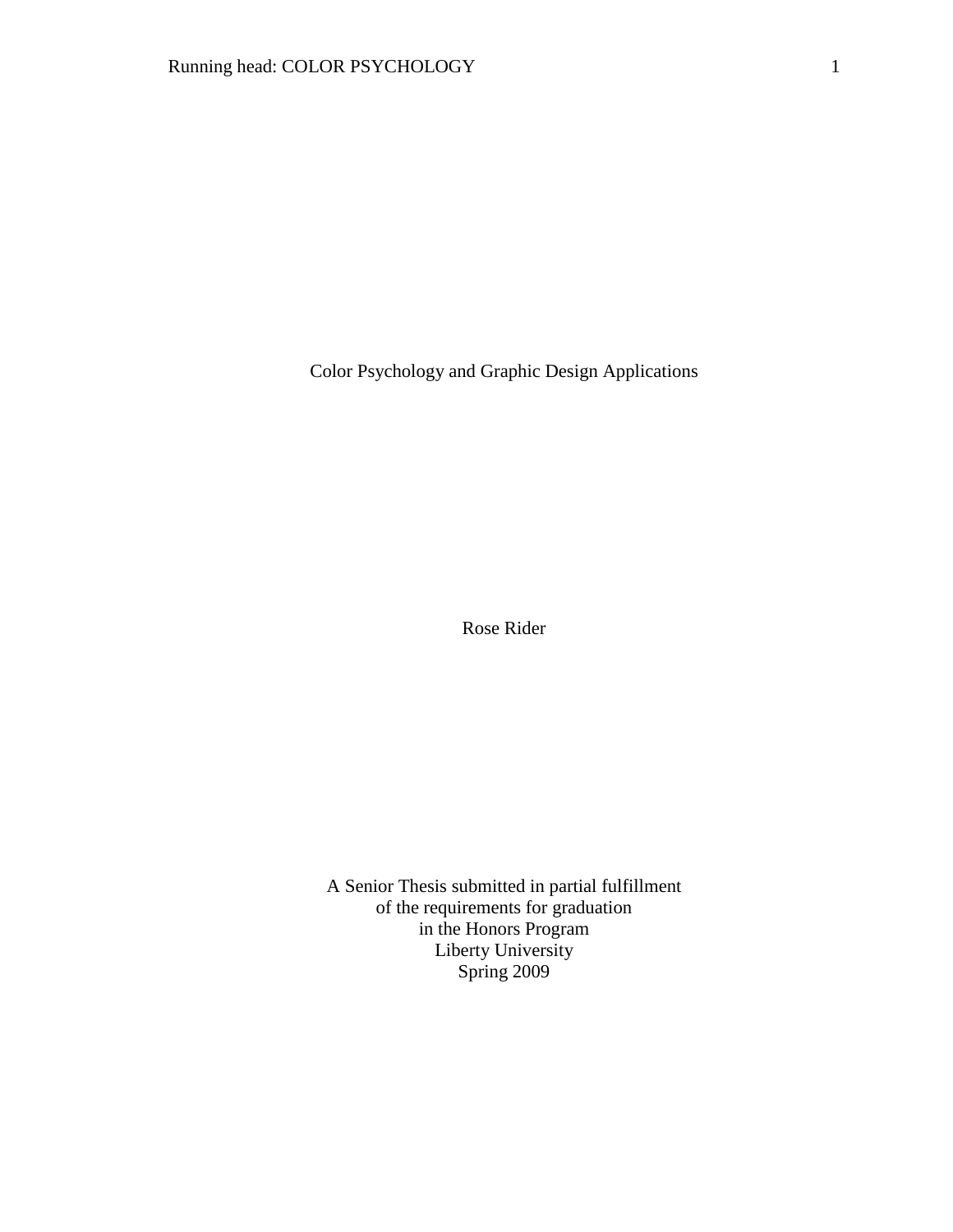Acceptance of Senior Honors Thesis

This Senior Honors Thesis is accepted in partial fulfillment of the requirements for graduation from the Honors Program of Liberty University.

> Todd Smith, M.F.A. Thesis Chair

\_\_\_\_\_\_\_\_\_\_\_\_\_\_\_\_\_\_\_\_\_\_\_\_\_\_\_\_\_\_

Edward Edman, M.A. Committee Member

\_\_\_\_\_\_\_\_\_\_\_\_\_\_\_\_\_\_\_\_\_\_\_\_\_\_\_\_\_\_

Edward Martin, Ph.D. Committee Member

\_\_\_\_\_\_\_\_\_\_\_\_\_\_\_\_\_\_\_\_\_\_\_\_\_\_\_\_\_\_

Marilyn Gadomski, Ph.D. Assistant Honors Director

\_\_\_\_\_\_\_\_\_\_\_\_\_\_\_\_\_\_\_\_\_\_\_\_\_\_\_\_\_\_

\_\_\_\_\_\_\_\_\_\_\_\_\_\_\_\_\_\_\_\_\_\_\_\_\_\_\_\_\_\_ Date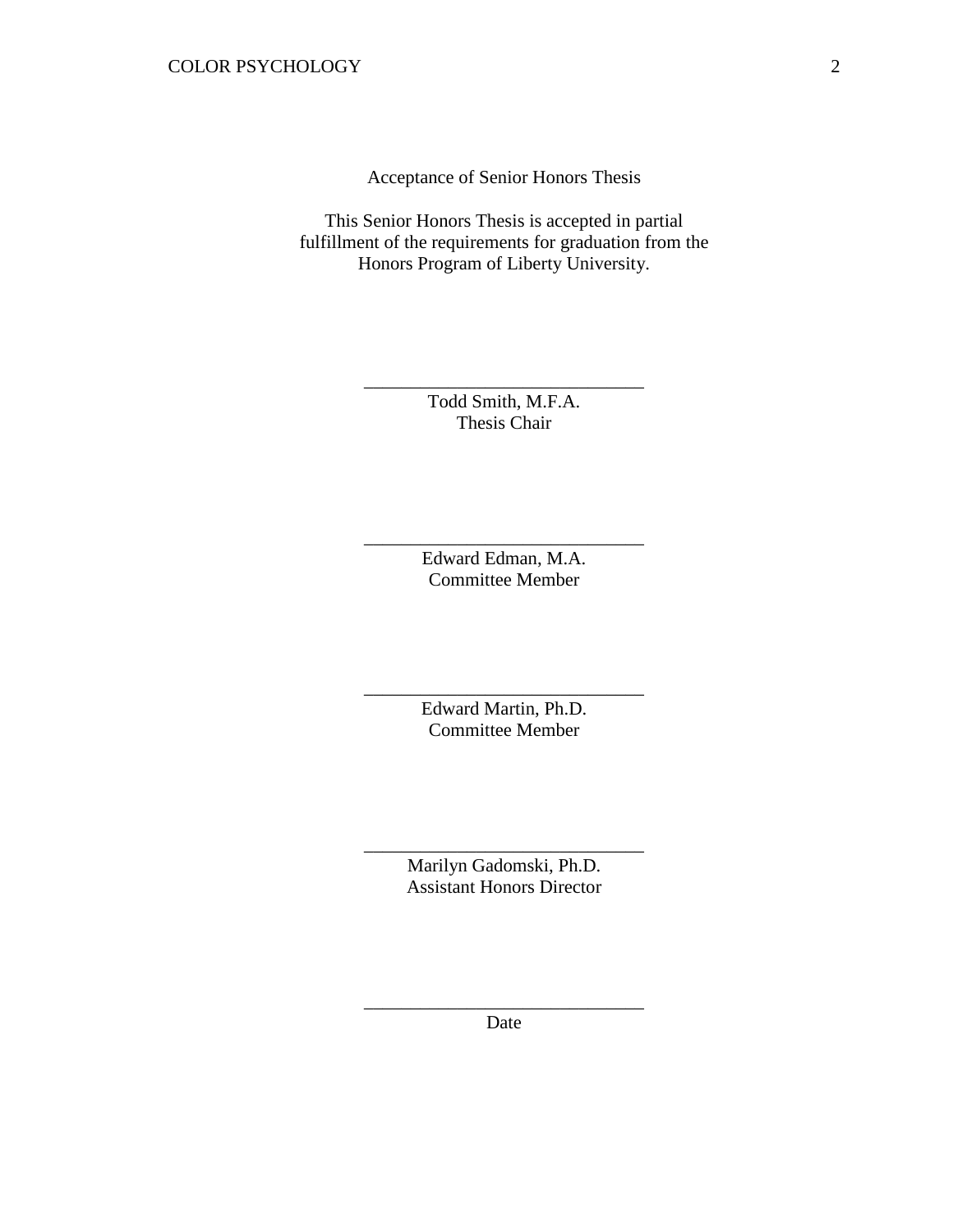#### Abstract

Color filters humanity's perception of the world and alters people's relationships with their surroundings. It influences human perception, preference, and psychology throughout the lifespan. Color preferences appear in infants as young as three months old, and typically change with age. Some responses to color may be innate, and some may be learned from nature or culture. Cool hues are relaxants, and are generally preferred over their more arousing warm counterparts. Color is a subtle but pervasively influential element in graphic design. It permeates graphic representations in packaging, advertising, and branding. Slight variations in color can advance or devastate design effectiveness and have massive economic implications for companies and products. Whether audiences are conscious or unconscious of color's impact, its hypnotic potential makes it a worthy asset for any visual communicator. A study assessed the point, if any, at which the joint effects of brightness and saturation cause a viewer to prefer a yellow color to a blue color.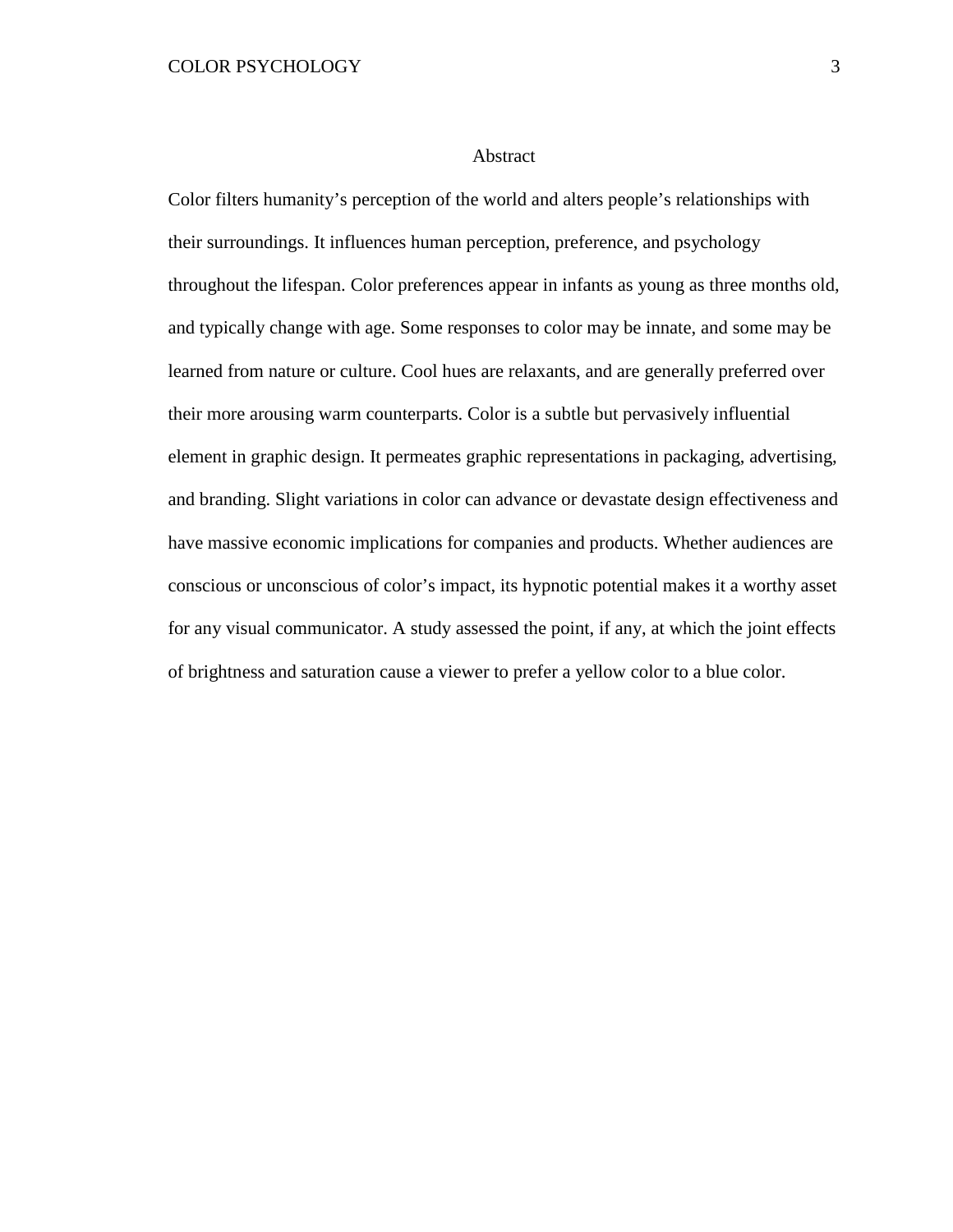#### **Color Psychology and Graphic Design Applications**

## **Color as a Filter**

Color is a powerful medium through which man views the world. Unlike most animals, which see only shades of gray, humans are exposed to this marvelous additional dimension of vision (Bleicher, 2005). Color influences human perception, preference, and psychology. The subtle but powerful influence of color is an inviting study for psychologists. When applied skillfully and intentionally, color is a valuable communication tool for graphic designers.

## **Color Perception**

What humans perceive as color is actually lightwaves reflected off a surface (Bleicher, 2005). Surfaces absorb all the spectral hues except for those that bounce off in the form of visible color. A specific color is composed of three elements: hue (the common name of a color, e.g., *red* or *blue*), value (brightness), and saturation (vividness or lack of gray; Valdez & Mehrabian, 1994). Faber Birren (1997) described the natural shape of color as a triangle, with white, black, and any given pure hue making up the three corners, and a gradient of tints and shades in the middle.

The human retina contains rods and cones, specialized cells that perceive different aspects of vision (Bleicher, 2005). Rods are long and cylindrical, able to perceive only value. Cones are wider, conical receptors that perceive color. Humans have 100 million rods but only 6 million cones in each eye, thus making value easier to perceive than color. This is why vision in low light appears almost colorless.

There are also cases of responses to color not perceived by the eye. Light and color therapy have been used to treat jaundice, skin conditions, and sleep disturbances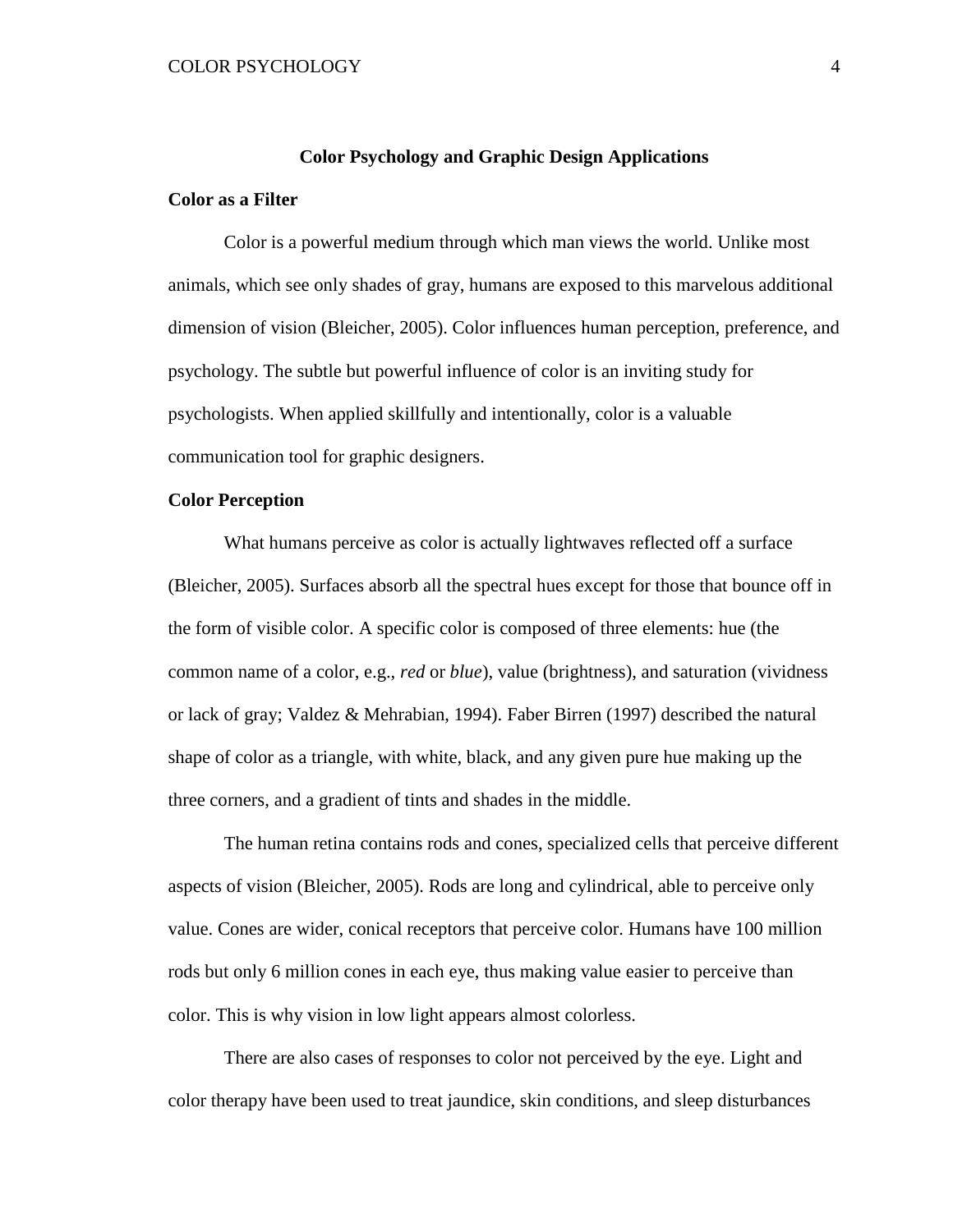successfully. One researcher found that blind subjects reacted to colored rooms just as seeing subjects did. Theories have also been constructed to explain the phenomenon of dermo-optic vision, the ability of some humans to feel color. One such theory suggests that humans have receptors in the skin that sense color wavelengths (Bleicher).

#### **Difficulties in Color Psychology**

Color psychology is a young field that is largely unexplored. In a field striving for establishment, there are two chief difficulties for serious students of color psychology. First, the student must differentiate between science and the occult. Faber Birren, a wellknown pioneer of color psychology, was heralded for "daring" to learn from occultists and mystics (Morrow, as cited in Birren, 1997, p. ix). Angela Wright (1998) mentioned the mystic aura said to surround human beings in one paragraph, and Newton's theory of color in the next.

Second, the student of color psychology must take care to recognize valid scientific conclusions reached through appropriate methodological means. One must also be wary of vaguely worded results because of the difficulty in measuring emotional responses to color stimuli objectively and quantitatively (Valdez & Mehrabian, 1994). The impartiality of researchers, number of subjects analyzed, standardization of colors, and regulation of variables are key to valid research. Anything else may be more speculative than factual. McManus, Jones, & Cottrell (1981) called results obtained under substandard conditions or with faulty methodology "generally worthless" (p. 651).

Many early experimenters studied only hues, which they frequently identified by name only (Valdez & Mehrabian, 1994). In recent years, color psychologists have taken greater care also to specify and test the brightness and saturation of precise colors rather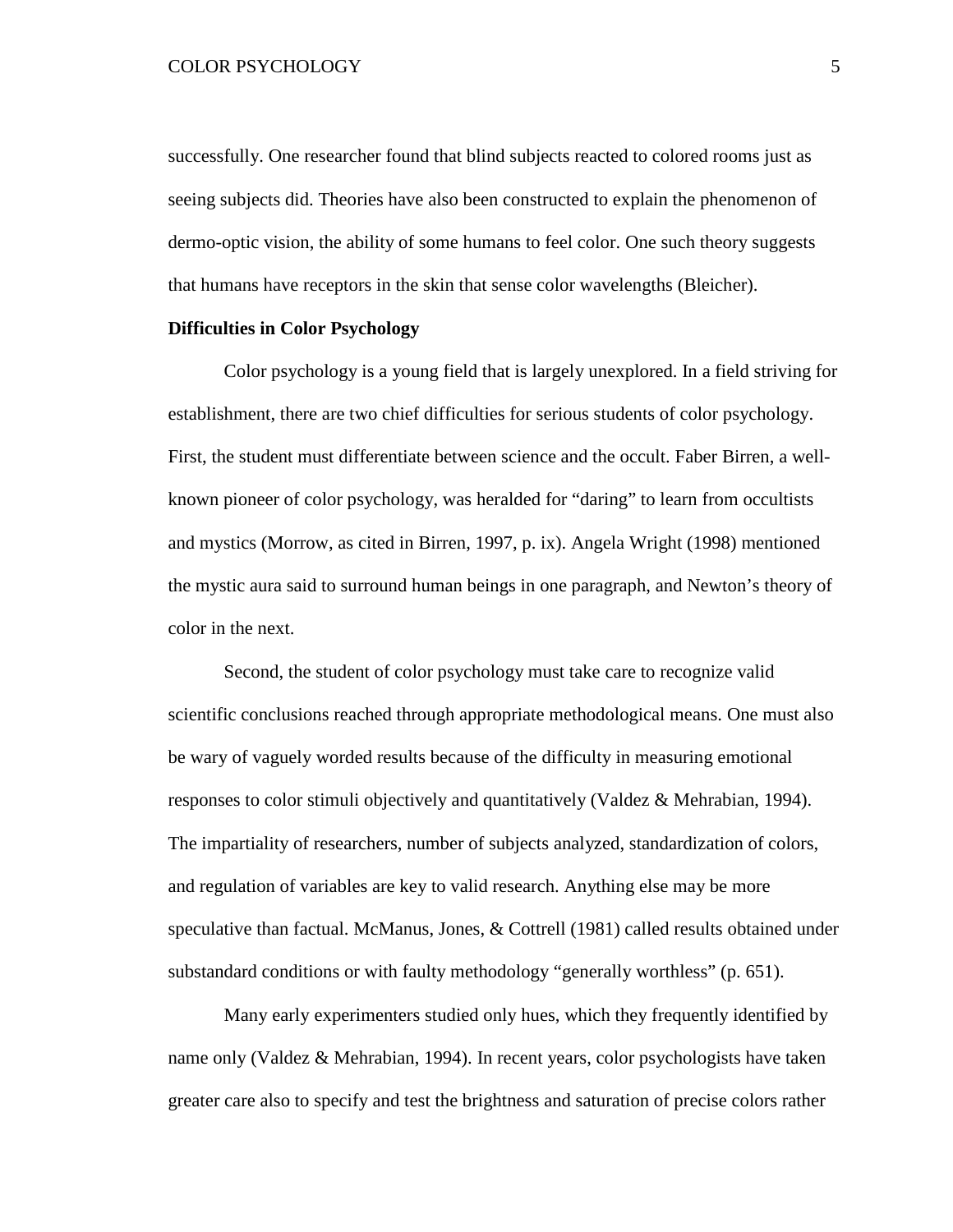than broad hues. Most now use colors from standardized systems such as the Munsell Color System. They also use carefully monitored lighting designed to approximate daylight. All variables other than the one being tested should be regulated to provide a consistent testing environment capable of yielding accurate results (Valdez & Mehrabian).

# **Color Psychology**

#### **Color Preference**

Researchers have conducted color preference studies in many age groups and have found significant results. Infants as young as three months old consistently stared at some colors longer than others (Crozier, 1999). They stared longest at red, then yellow, blue, and green. Color preferences appear to shift with age, however. Five-year-olds also preferred red, but ranked other colors as follows: blue, purple, orange, yellow, and green. Further shifts in color preference occur with maturity and adulthood. Most significantly, adults begin to prefer green and blue, while beginning to dislike yellow (Crozier).

Color preference studies have found slight variations in adult hue preference, but this classic hierarchy that Eysenck (1941) established has been generally correct for sixty years: blue, red, green, violet, orange, and yellow. It was found to be true across both genders and ethnic groups. Faber Birren (1997) declared it the "eternal and international ranking" (p. 176).

This does not imply, however, that traits such as gender and ethnicity have no bearing on response to color stimuli. Extroverts generally prefer brighter colors, whereas introverts prefer lighter, more subdued tones (Crozier, 1999). Some cultures prefer red and/or green to blue (Birren, 1997). Valdez and Mehrabian (1994) discovered that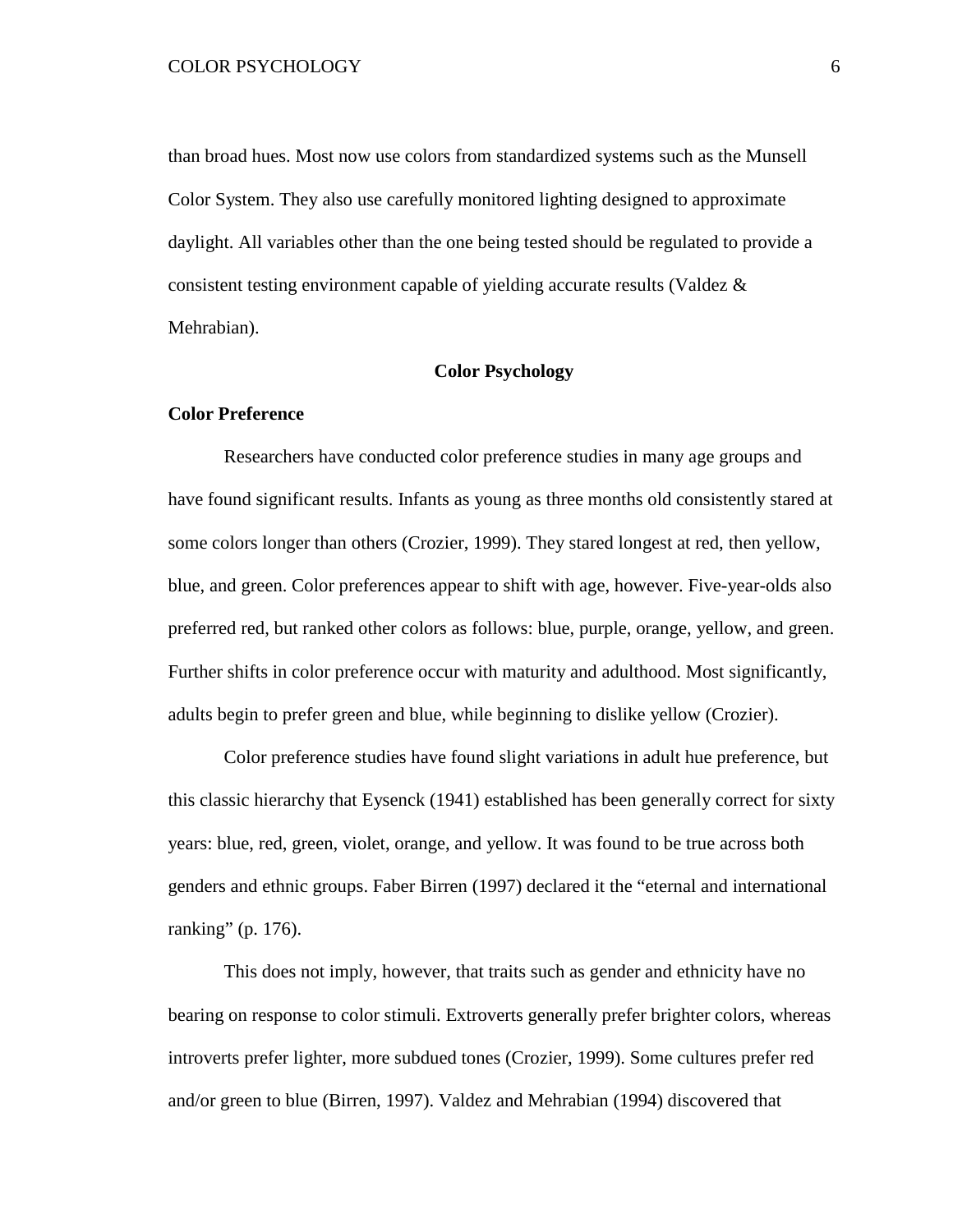although the genders responded very similarly to variations in saturation and value, women were more sensitive to the variations than men were. Khouw (2002, as cited in Singh, 2006) found the genders differed in perception of grayscale tones and color combinations. Women also became more confused and distracted than their male counterparts.

Color preference research commonly has studied only hues; but the other two dimensions of color, brightness and saturation, play a large role in the overall appearance and emotional effects of any given color. Valdez and Mehrabian's (1994) study simplified much of the color psychology field by testing the effects of hue, saturation, and value on emotional response. They discovered relatively simple patterns in which brightness and saturation had substantially greater effects on emotions than hue. It is because of such research that the findings of early experiments that studied and specified only hues must be read with discernment.

# **Color Response**

**Nature and nurture.** One of the chief questions to arise in color psychology is the question of behavioral origins. Studies seek to determine if responses to color stimuli are innate, learned, or some combination of the two. Although research with infants indicates that innate reactions do exist, variation in color response across demographics suggests that much of adult color response is learned (Crozier, 1999).

**Innate response.** As mentioned in the previous section, Choungourian (as cited in Crozier, 1999) found that three-month-old babies stared longer at long-wavelength colors such as red and yellow. Many animals with color perception also show innate preferences, but, ironically, for short-wavelength colors such as blue and green. One-day-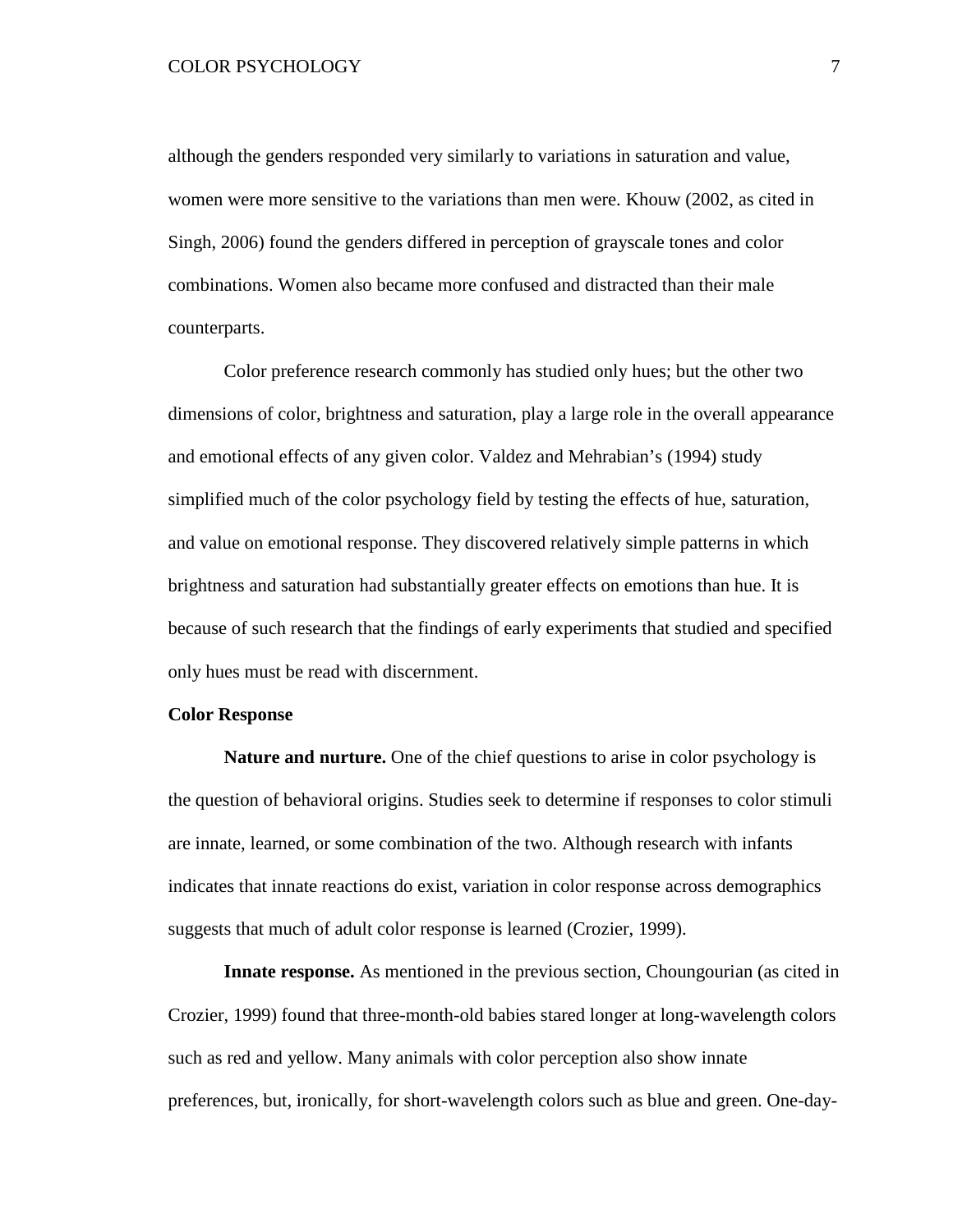old northern bobwhites were most inclined to peck pinheads colored blue, then green, yellow, and finally red (Mastrota & Mench, 1995). This was almost exactly the opposite of human babies' rankings of color preference. Moths, bumblebees, and robins also showed preferences for blue (Crozier). Gorillas and chimpanzees greatly preferred blue and green to red (Wells, McDonald, & Ringland, 2008). If these animal responses are innate, humans differ drastically from animals in innate color response.

**Learned response.** Although some mature human responses to color stimuli may be innate, many others appear to be learned. These learned responses may result from either natural or cultural color conditioning (Crozier, 1999).

Natural color conditioning occurs when a positively or negatively perceived natural element casts its own positive or negative connotation on a related color. It can operate universally and cross-culturally. For example, Hemphill (1996) speculated that the world's favorite color, blue, may owe its popularity to the ocean and sky on sunny days. If the preference for blue is learned from nature, Hemphill's theory offers a credible explanation for why infants and children do not like blue as much as adults do. Consistent with this theory, Hemphill also found negative responses to gray, which subjects associated with rainy, overcast days.

Cultural color conditioning plays a significant role in shaping responses to color stimuli. Different cultures vary in their use of color, affecting individual responses. For example, the Ndembo of Zambia do not recognize orange as a color, whereas the Hindus consider it sacred (Singh, 2006).

Traditional and religious symbolism play major roles in culturally-conditioned color preference (Fehrman & Fehrman, 2004). Early Asian movements such as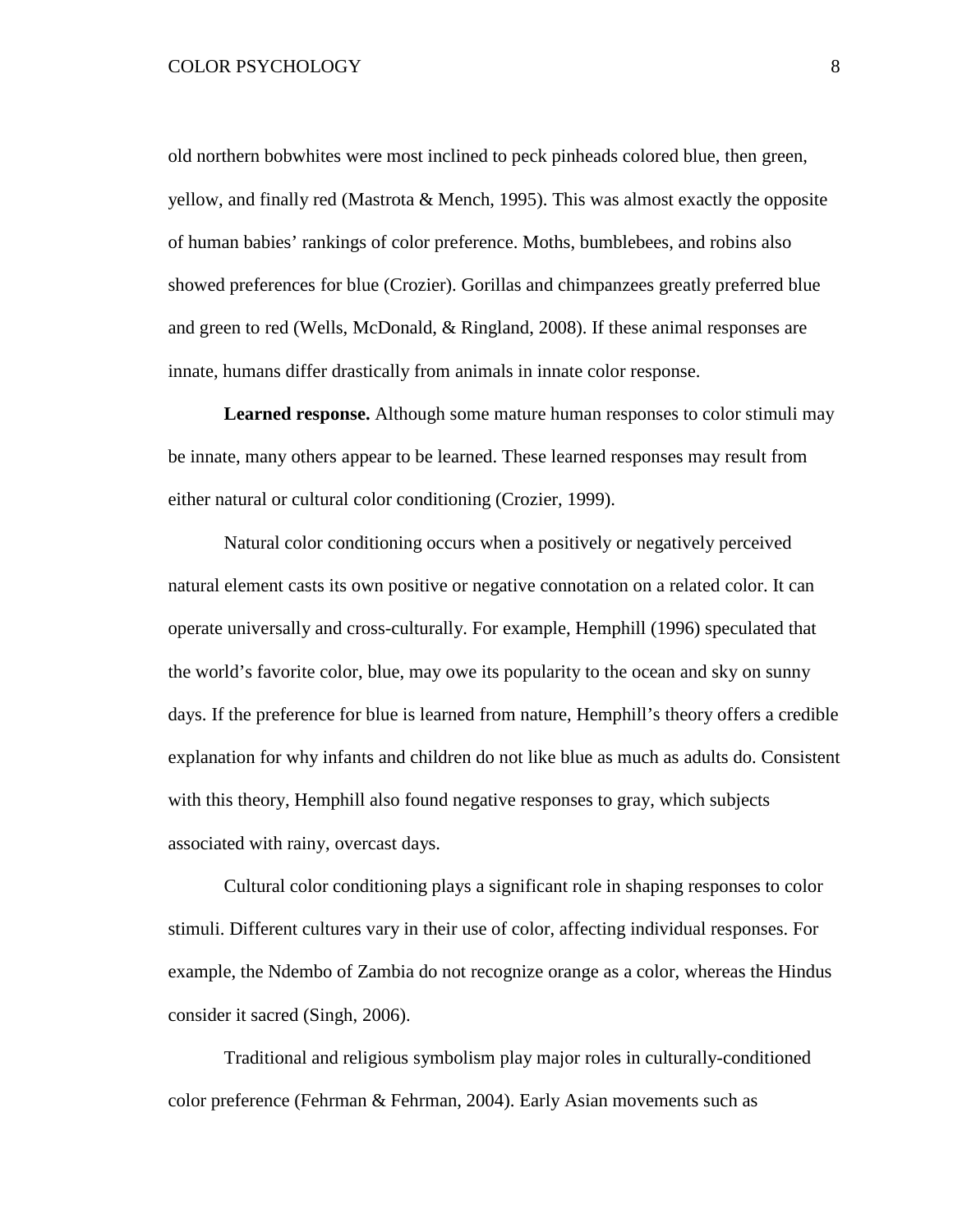Hinduism, Buddhism, and Confucianism promoted yellow and orange (Birren, 1997; Singh, 2006). Muslims and Celts shared green as their sacred color (Singh). Christianity, while not embracing colors as sacred, contributed strong salvation-related meanings to red, white, and black. Other color associations, such as white in weddings, red ink used to mark mistakes, and figures of speech such as *green with envy* influence color evaluation. Since so much response to color is learned, it is challenging but important for researchers to differentiate between learned and innate responses (Fehrman & Fehrman).

#### **Responses to hues of different wavelengths.**

*Hue classes.* Colors are paradoxes. They affect emotions, behaviors, preferences, performance, and physiology in many different, and sometimes contradictory, ways. Two classes of hues exist, arranged according to wavelength. Each class is distinct, generally exerting influences opposite to those of the other class.

*Warm hues.* Although it is difficult to assess the psychological effects of color objectively, most researchers are in general agreement that long-wavelength colors (*warm* hues such as yellow and red) are more arousing than short-wavelength colors (*cool* hues such as blue and green; Valdez & Mehrabian, 1994). Warm colors raise the heart rate and increase hunger (Berman, 2007). This makes them popular choices for fastfood restaurants. They are also eye-catching and appear as warning signs on fire trucks, brake lights, stinging insects, stoplights, traffic cones, hazardous substances, and inmate uniforms.

Red is perhaps the most studied, yet most disputed color. Researchers agree that it is powerful and generally liked, but it is difficult to study conclusively. A study conducted by Cimbalo, Beck, and Sendziak (1978) ranked red with black and brown as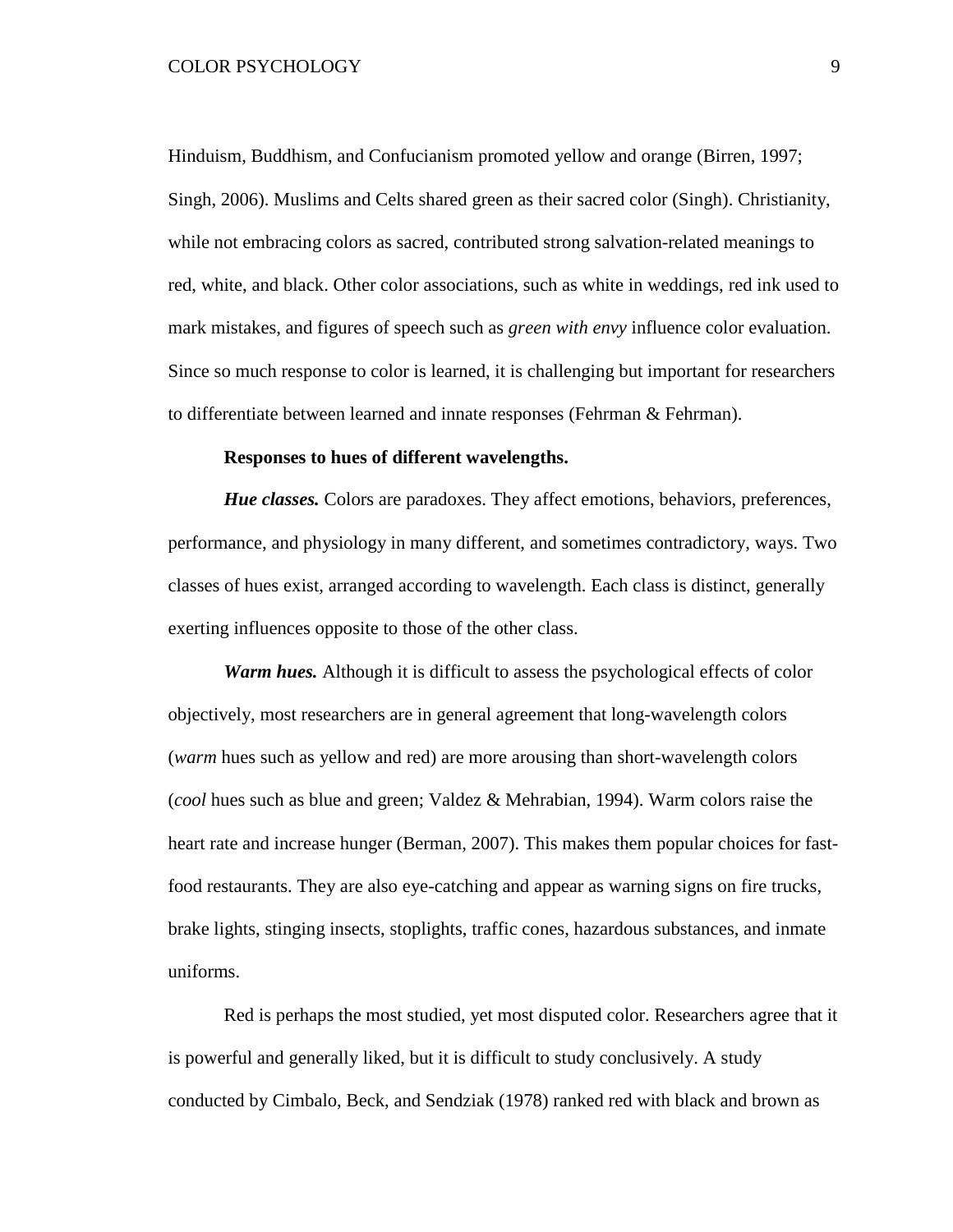sad colors, but Hemphill (1996) found subjects associated it with happiness. It has implications of passion and romance in relational contexts. Red is a popular choice for sports teams. Hill & Barton (2005) found that when all other factors are equal, wearing red can propel an athletic team to victory.

Despite its energizing qualities, red also has an intimidation factor. It makes objects seem heavier and time pass slowly (Birren, 1997). Fashion experts warn against wearing red for job interviews, as it may intimidate prospective employers (Berman, 2007). Elliot and Maier (2007) found the presence of red anagram tests significantly impaired performance. However, Mehta and Zhu (2009) found that a solid red computer wallpaper improved performance on detail-oriented computer tasks, likely through avoidance motivation because of red's association with danger and mistakes.

Yellow and orange share many of the same properties. Color theorists agree that yellow is a happy hue (Cimbalo et al., 1978; Hemphill, 1996). It has pleasant connotations of sun, brightness, and warmth (Cimbalo et al.). Ironically, it is also the least-preferred hue. Like red, it raises the pulse, but not to the same extent. In soft, creamy tones, yellow is soothing (Berman, 2007). It often appears brighter than white to the human eye (Birren, 1997), and is a popular color for attracting attention in everything from packaging (Berman) to road signs. Orange is another happy but unpopular warm hue (Cimbalo et al.). It also draws attention and stimulates the appetite (Berman). As the hybrid of yellow and red, its bright yet powerful properties have made it a popular color for marketing cleaning products.

*Cool hues.* Cool hues, on the other hand, are recognized as more relaxing, and are collectively much better liked (Crozier, 1999). Blue is a foil to red in almost every way,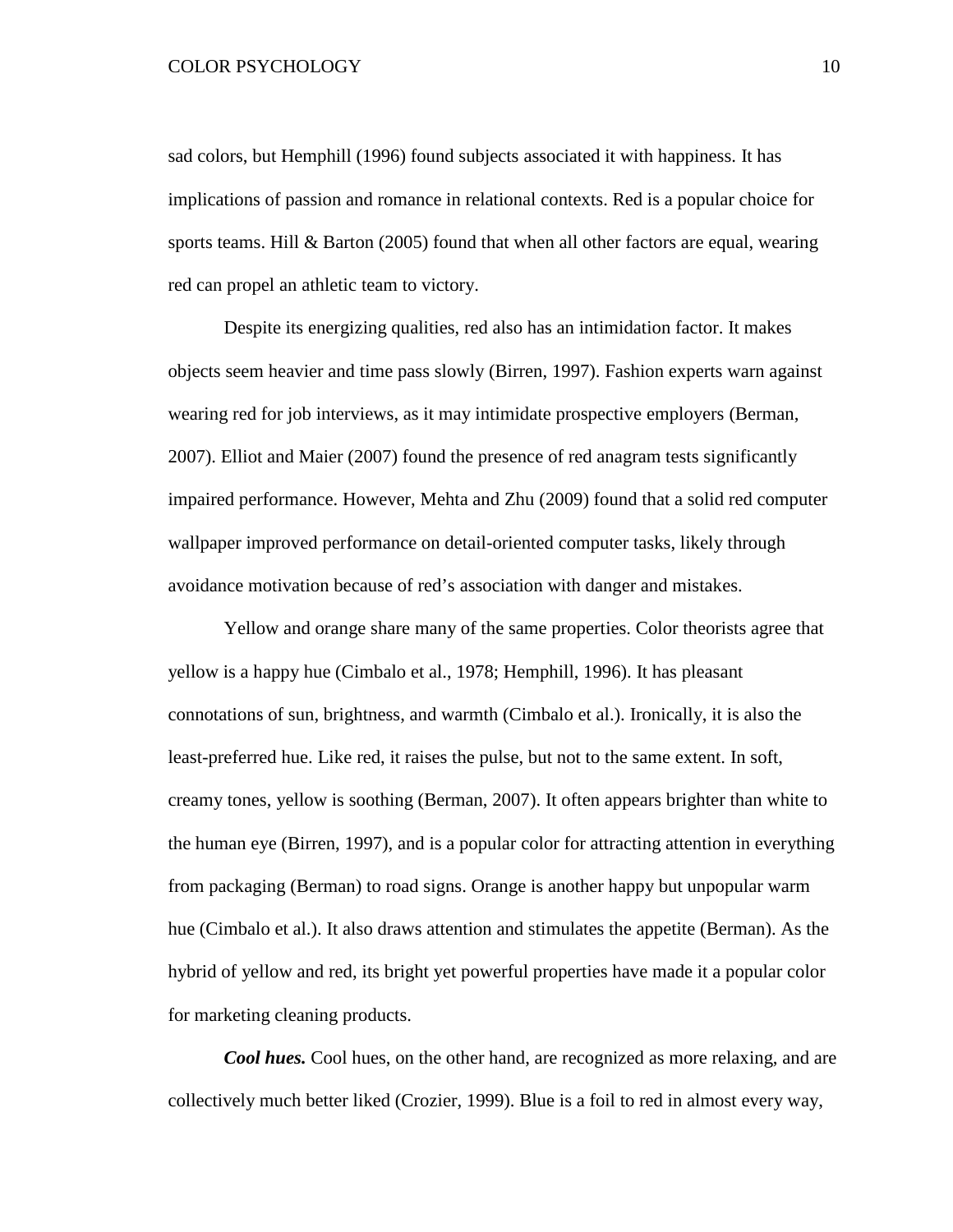lowering blood pressure (Birren, 1997), stimulating creativity (Mehta & Zhu, 2009), and stifling hunger (Bleicher, 2005). Blue is a popular choice for traditional restaurants because it relaxes customers and encourages them to linger, making them more likely to add to their orders. Contrary to red, blue makes objects seem lighter and time pass more quickly (Birren). Like red, its happiness properties are disputed. In a study conducted by Cimbalo et al. (1978), children labeled it happy, but college students called it sad. It is a pervasively popular wardrobe choice, as the major color in half of all clothing combinations (Hemphill, 1996).

Green's psychological effects vary widely with its different tones. A happy color (Cimbalo et al., 1978), it is primarily associated with nature, trees, and vegetation (Hemphill, 1996), which often gives it a relaxing quality. Dark green connotes wealth and status (Berman, 2007), but pea green is associated with nausea (Fehrman & Fehrman, 2004). Green also has *creepy* associations with death, poison, and supernatural or extraterrestrial phenomena. Birren (1997) described it as a psychologically neutral color, representing a withdrawal from stimulus.

**Importance of context**. Color preferences and responses, however, are entirely subject to context (Elliot & Maier, 2007). Although blue is consistently preferred and yellow consistently disliked (Crozier, 1999), most people would prefer yellow in the context of a lemon or a wedding band. This concept of what Taft (1997, as cited in Crozier, 1999) called "colour-object appropriateness" (p. 48) has significant bearings on responses to color in different contexts.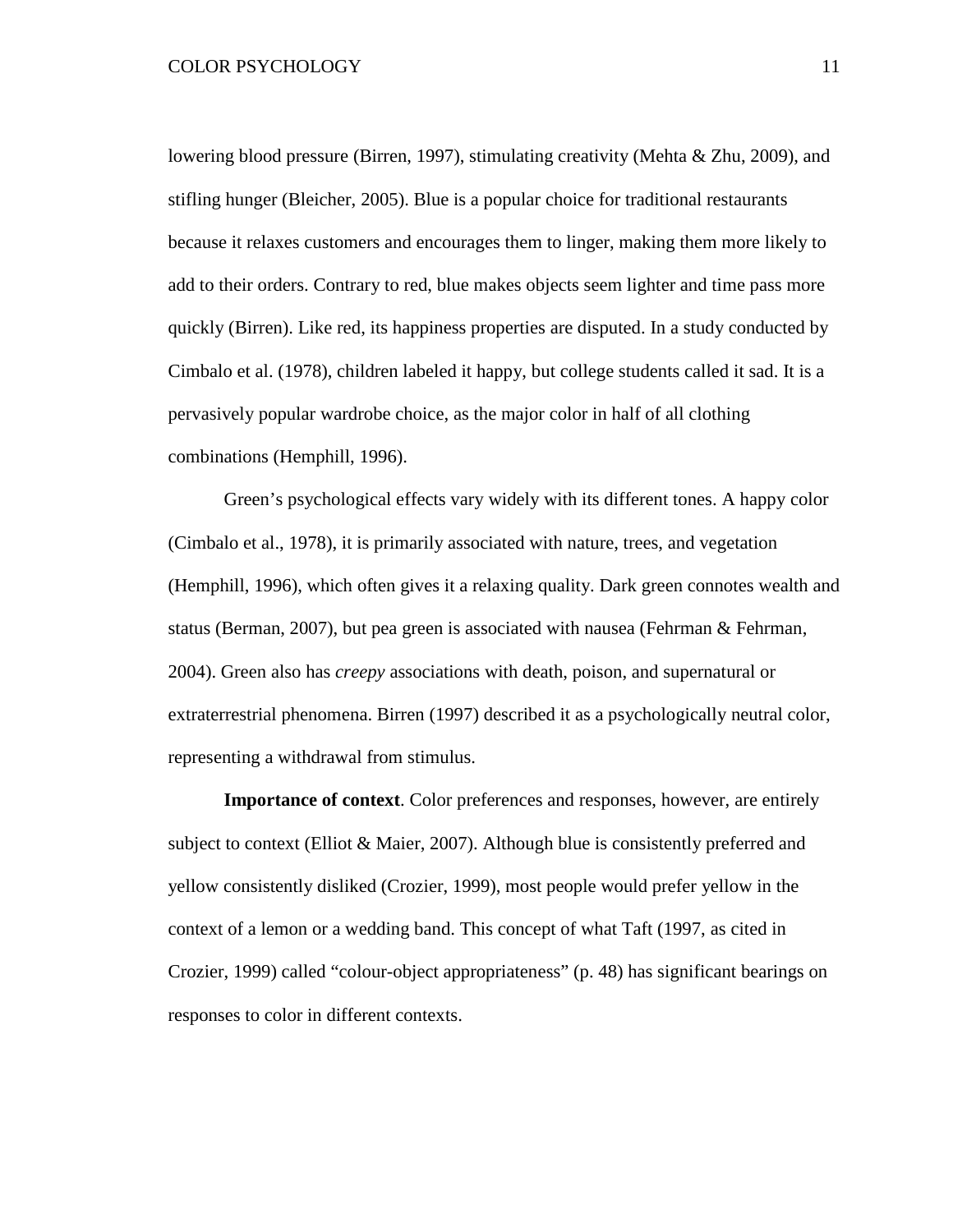#### **Application of Color in Graphic Design**

# **Color Conversations**

"…[T]he real value of color is intellectual, not decorative," Jan White wrote (1991, as cited in Nelson, 1994, p. 215). "It must not be used to dazzle, but to enlighten" (White, as cited in Nelson). There is a sort of dignity employed in proper color application. Color should function as more than a basic tool for blunt impact. Good design incorporates color in all its subtleties—shade, tint, hue, and chroma. Designers should use color to relate with their audiences, rather than as a tool for psychological manipulation. Color may shout, but it must also speak to its viewers in witty, intelligent, and conversational ways. In the competitive fields of packaging, advertising, and branding, color's dialogues are matchless.

#### **Audience Targeting**

**Personalizing through color.** Color is a wonderful, seemingly effortless way to converse with specific audiences. With careful attention given to gender, age, culture, social status, personality, and color trends, the designer is able to reach his audience more effectively through color. Color signals personalization (Lambert, 2004). Any intimacy a designer can achieve with his audience through color is a valuable asset.

**Gender.** Gender's influence on color choices is reportedly diminishing (Paul, 2002). Both sexes prefer the same house and car colors (white and beige; and blue, silver, and black, respectively). Thanks to a more flexible gender role, women are free to be more accepting of the entire color spectrum. Social restraints still discourage men from liking pinks and purples, but more men are wearing these colors than ever before.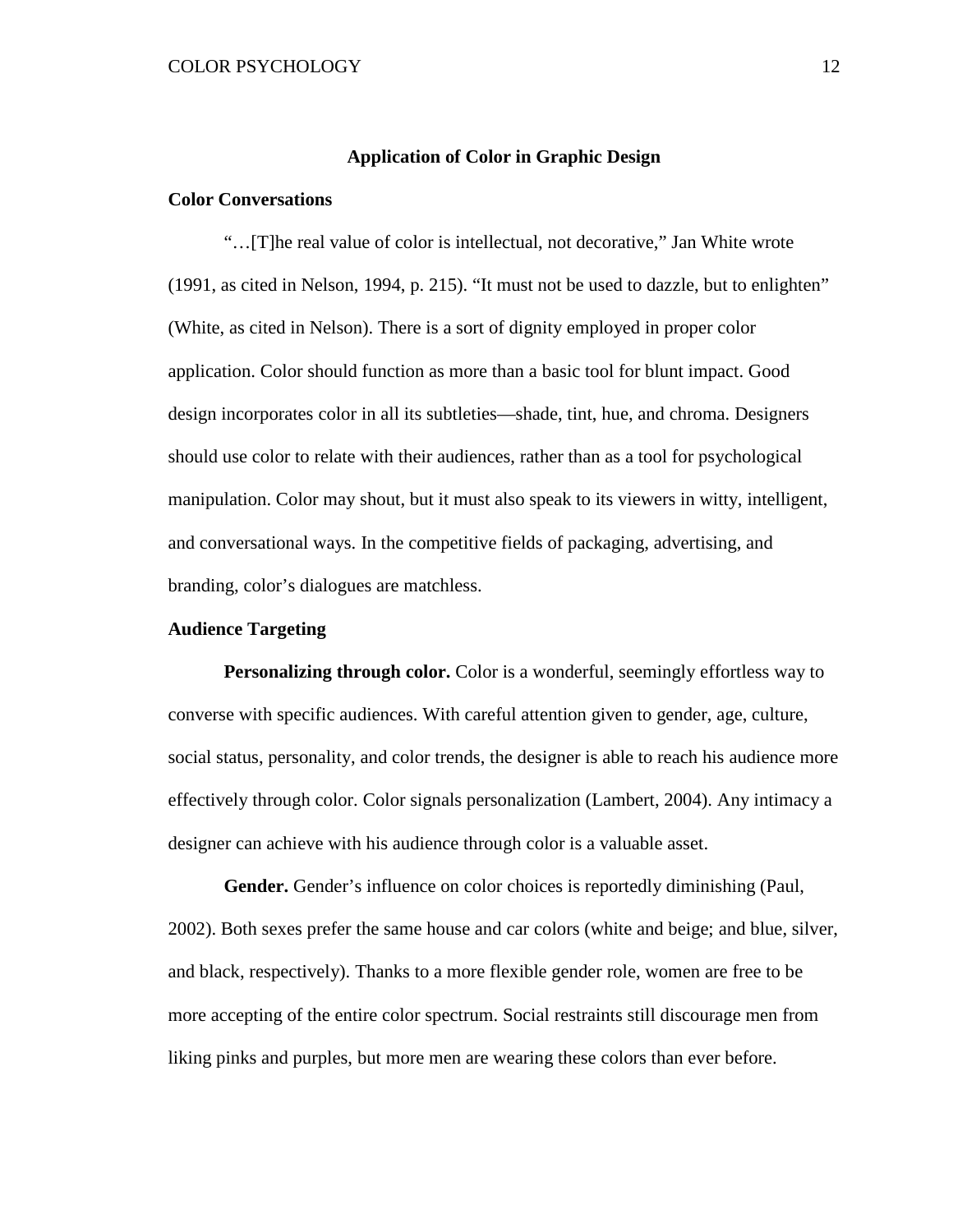Eiseman (as cited in Paul, 2002) attributed this to loosening gender roles and a wide variety of colors in athletic uniforms.

**Age.** A general rule of thumb in designing for different age demographics is to use lighter colors when designing for older audiences. As people age, colors begin to look darker, making lighter colors more appealing.

Today's children have been exposed to broad palettes since they received their first big boxes of Crayola crayons. They are very open to novelty and experimentation with colors. Color effects such as glitter, translucence, pearlescence, and metallics appeal to younger audiences (Paul). Secondary colors are also heralded as young (Dettmer, 2003).

Hues are an important consideration, but shades also factor into preference differences across age demographics. In a study conducted to see which age groups liked various shades of blue, participants ages 13-20 and especially 21-34 preferred navy blue/midnight (Paul, 2002). In contrast, audiences 35 and older preferred sky blue and French/smoky blue (Paul).

**Culture, ethnicity, and nationality.** A study of international color connotations revealed that there are virtually no universals. Peterson and Cullen (2000) catalogued cultures and colors and found tremendous diversity worldwide. For example, green can hold vastly different connotations for desert and rainforest dwellers; white, for tropical and polar residents. Natural color occurrences, coupled with local preferences and centuries of history, produce complex color meanings and associations across the globe.

Learning the color vernacular of the target audience is important, but Peterson and Cullen (2000) warned against mere mimicry. Cultures worldwide love the exotic.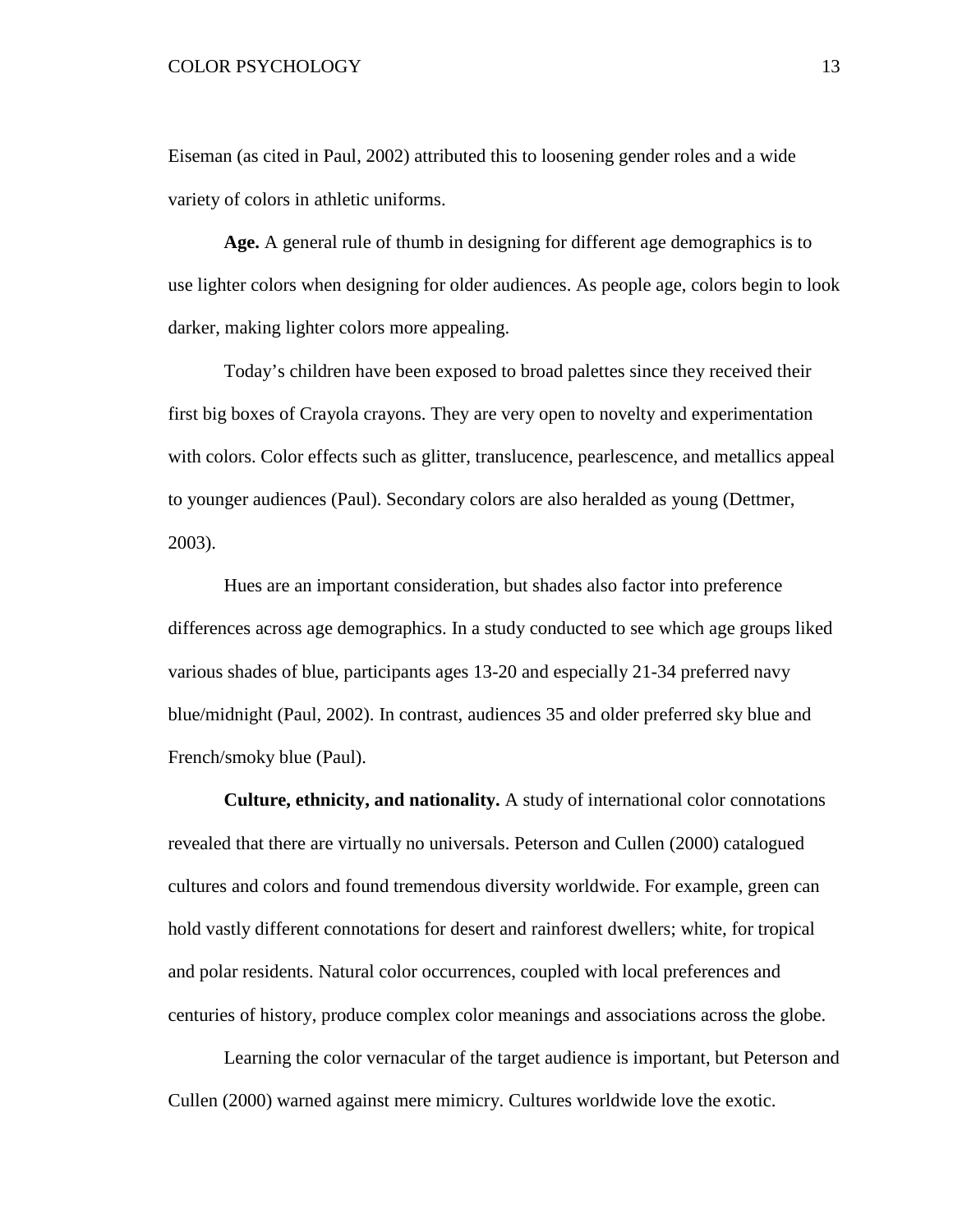However, designers should thoroughly research their palette choices to avoid offensive or confusing colors or combinations.

In the United States, there are slight color preference variations among ethnic groups. Asians, blacks, Hispanics, and whites all prefer blue (Paul, 2002). Purple is slightly more popular among blacks and Hispanics, whereas Asians prefer pink and whites lean towards green. One staggering statistic is blacks' typical dislike for pink. Forty percent of blacks listed pink as their least favorite color, compared to 23% of whites and 17% of Asians and Hispanics (Paul).

**Social status.** Blue-collar audiences prefer primary colors, while more upscale audiences prefer softer pastels (Nelson, 1994). Silver, gold (Nelson), and red ("Cheskin Research," 1998) convey a sense of quality that appeals to more sophisticated audiences. Black is also a very formal, chic, serious color used for reaching white-collar demographics (Peterson & Cullen, 2000).

**Personality.** Personality affects not only response to different colors, but color sensitivity in general (Nelson, 1994). Extroverts are highly responsive to color, whereas introverts are actually more sensitive to shape. Color is more persuasive with its audience than shape is, however, as extroverts are more responsive to color than introverts are to shape. Extroverts also prefer brighter colors, whereas introverts prefer lighter, more subdued tones (Crozier, 1999).

**Color trends.** Choosing colors is an important decision in any area of design. Selecting a color that will appear for years to come has far-reaching consequences and may either bolster or damage sales in the future (Lambert, 2004). Such a choice cannot be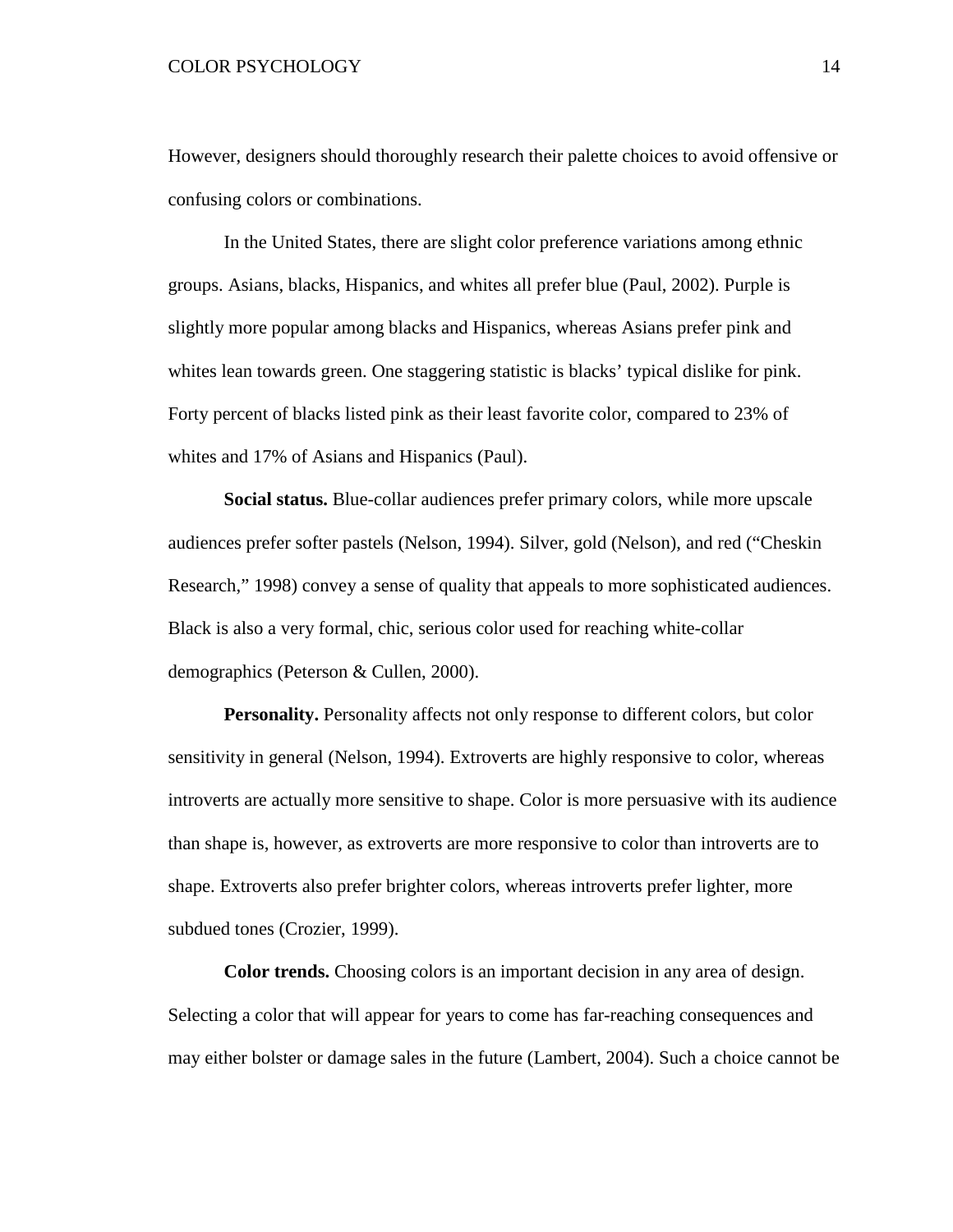made on a whim. It must be formulated with a careful understanding of current and future color trends.

A final consideration in effective audience targeting is targeting tomorrow's audience. Faber Birren theorized that popular colors are *in* for about three years (Toufexis, 1983). Preferred colors rise and fall in accordance with current events, pop culture, influential designers, and social movements (Nelson, 1994).

The King Tutankhamen traveling exhibit of 1978 left golds, browns, and autumn colors in its wake (Nelson, 1994). One writer attributed the widespread soft pastels of the mid-1980s to the influence of architect Michael Graves (Nelson). Turquoise spiked in popularity among Italians in October 2009 when supporters of Judge Raimondo Mesiano adopted the judge's fashion taste and donned turquoise socks ("Turquoise," October 26, 2009). Social causes also affect color trends, often employing colored ribbons as cause symbols. Yellow is now synonymous with military support; pink, with breast cancer research; red, with HIV/AIDS activism; green, with eco-friendly living.

Color trends can also be embarrassed responses to earlier fads. Sometimes the color pendulum swings out of repulsion rather than attraction. According to Alva (2006), this decade's use of a wide color palette is a reaction against the dominant blues of the 1990s.

## **Color Use in Graphic Design**

**Color schemes.** After audience research, designers must focus on the organization, corporation, product, or service to represent to the target audience. Before designers can select individual colors, they must assess color schemes and printing budgets (Williams, 2001).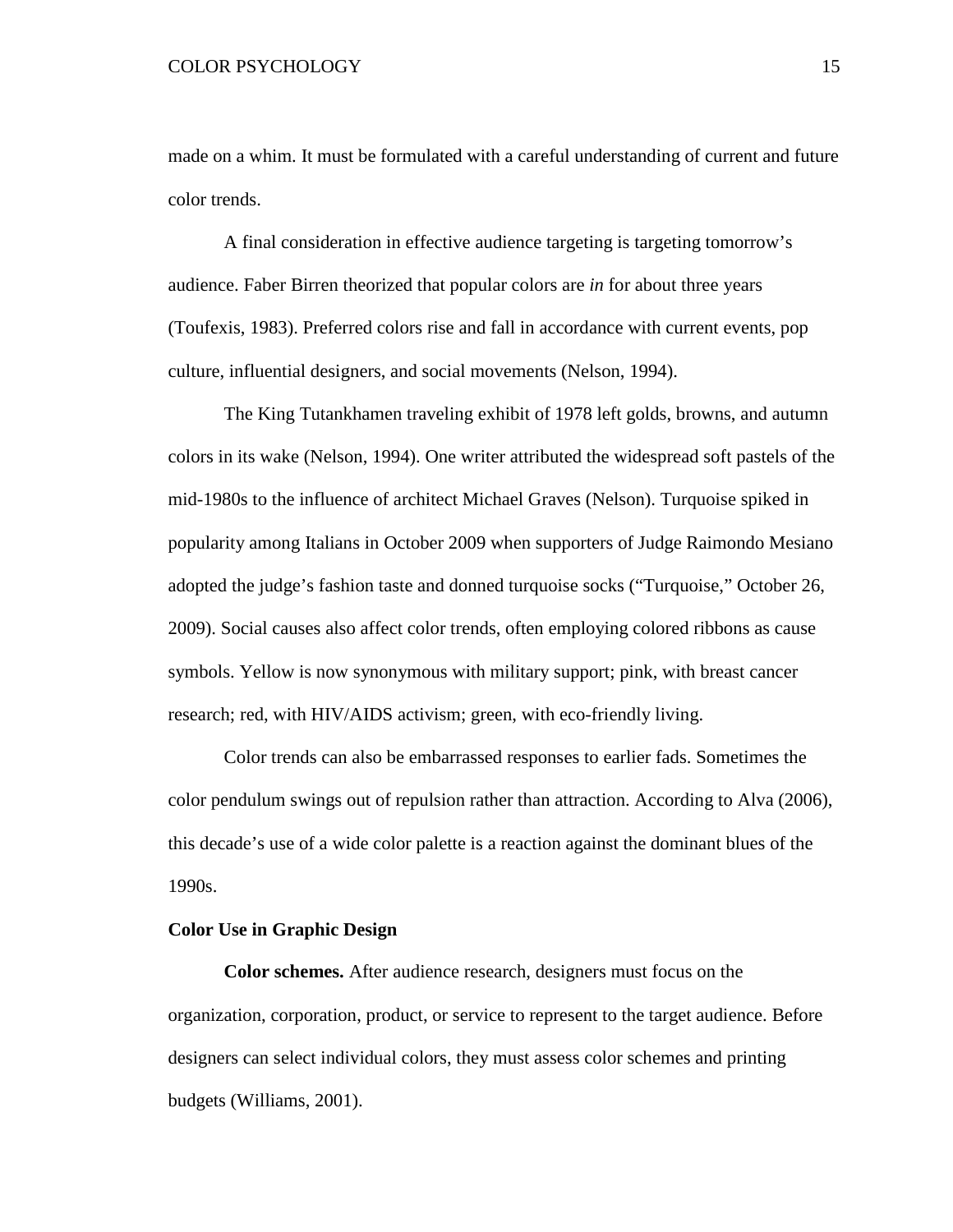Strong color schemes are important to effective design. Monochromatic designs, containing various shades and tints of one hue, are most effective for communicating simple messages (Fehrman & Fehrman, 2004). Multiple-color combinations can add depth, complexity, and additional meaning to design. A common two-hue combination involves complimentary colors, colors directly opposite each other on the color wheel (e.g., blue and orange, or red and green; Berman, 2007). Three-hue color harmonies often involve triads, colors located equally far from each other on the color wheel (Bleicher, 2005).

Adding a second color allows the designer to fake a full-color print. Nelson (1994) recommended adding greens and blues while avoiding yellow. In the direct mail arena, red has been a longtime leader for the most effective second color.

Four-color schemes in general are more attractive than one- or two-color schemes (Shank & LaGarce, 1990). One-color schemes, however, were ranked more tasteful than their two- or four-color counterparts. A simple monochromatic color scheme can lend an air of sophisticated restraint while cutting costs (Nelson, 1994).

A phenomenon known as *vibrating colors* occurs when bright colors of equal intensity are placed beside each other (Berman 2007). This can make text difficult to read. Color vibration is most often a design faux pas except for rare occasions when the vibration is an intentional part of the design.

The graphic designer must consider value and saturation as well as hue. Gorn, Chattopadhyay, Yi, and Dahl (1997) found that greater value in a magazine ad increased viewer relaxation, and greater saturation increased excitement. Gorn et al. suggested that these two positive emotions are not mutually exclusive and may in fact be a desirable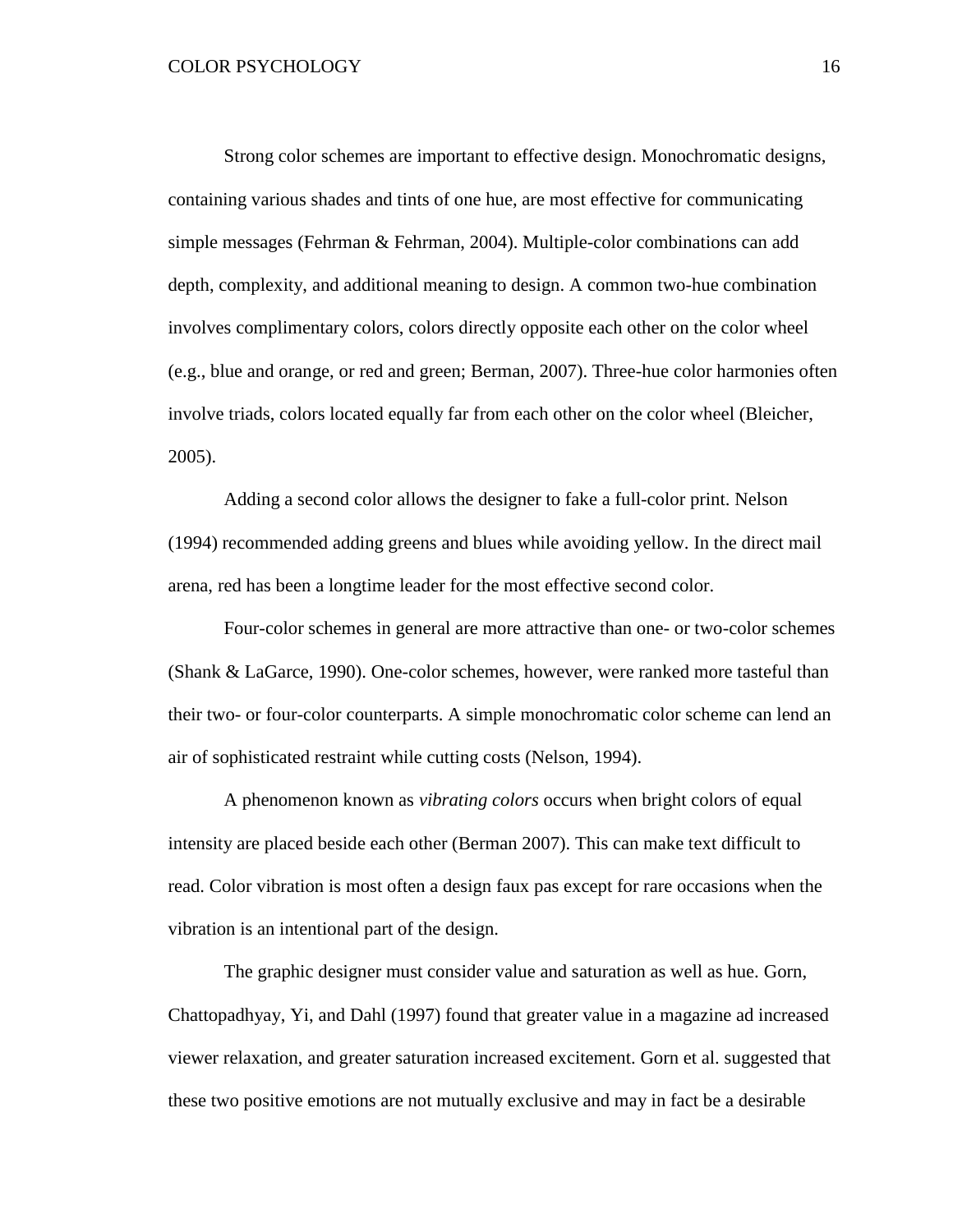combination in design that appeals to both emotions (such as tourism advertising). Carefully selected color schemes should appeal to viewers' emotions based on the content of the design piece.

**Advertising.** In the words of the Color Marketing Group, "Colour sells… and the right colours sell better" (as cited in Lambert, 2004, p. 77). Color is king in advertising. It attracts viewers (Shank & LaGarce, 1990), holds their attention (Berman, 2007), and aids their memory (Shank & LaGarce). Consumers remember colors first, then graphics, numbers, and finally words (Wallace, 2002).

Full-page color ads are noticed twice as much as their black and white counterparts (Nelson, 1994). Although full-color ads cost a third more than black and white ads, they are up to fifteen times as effective in measured results. As an ad for the Eastman Kodak Company testifies, "Black-and-white is for budgets. Color is for results" (as cited in Nelson, p. 212). Color advertising pays for itself.

Gorn, Chattopadhyay, Yi, and Dahl (1997) suggested that colors in advertising should be selected on two levels: the "basic, universal level" (p. 1398), which includes technical aspects such as brightness and saturation, which are assumed to be perceived universally, as are their physiological means of perception; and the "culture specific level" (p. 1398), which takes into consideration cultural norms and color connotations.

**Packaging.** Packaging plays two vital roles. The first is to catch the customer's eye as he scans supermarket shelves. According to Eiseman (2006, as cited in Alva, 2006), "a product unseen is unsold" (p. A07). Packaging's second function is to communicate wordlessly about the product and establish its placement among competitors, a role known as positioning (Nelson, 1994). Both of these roles are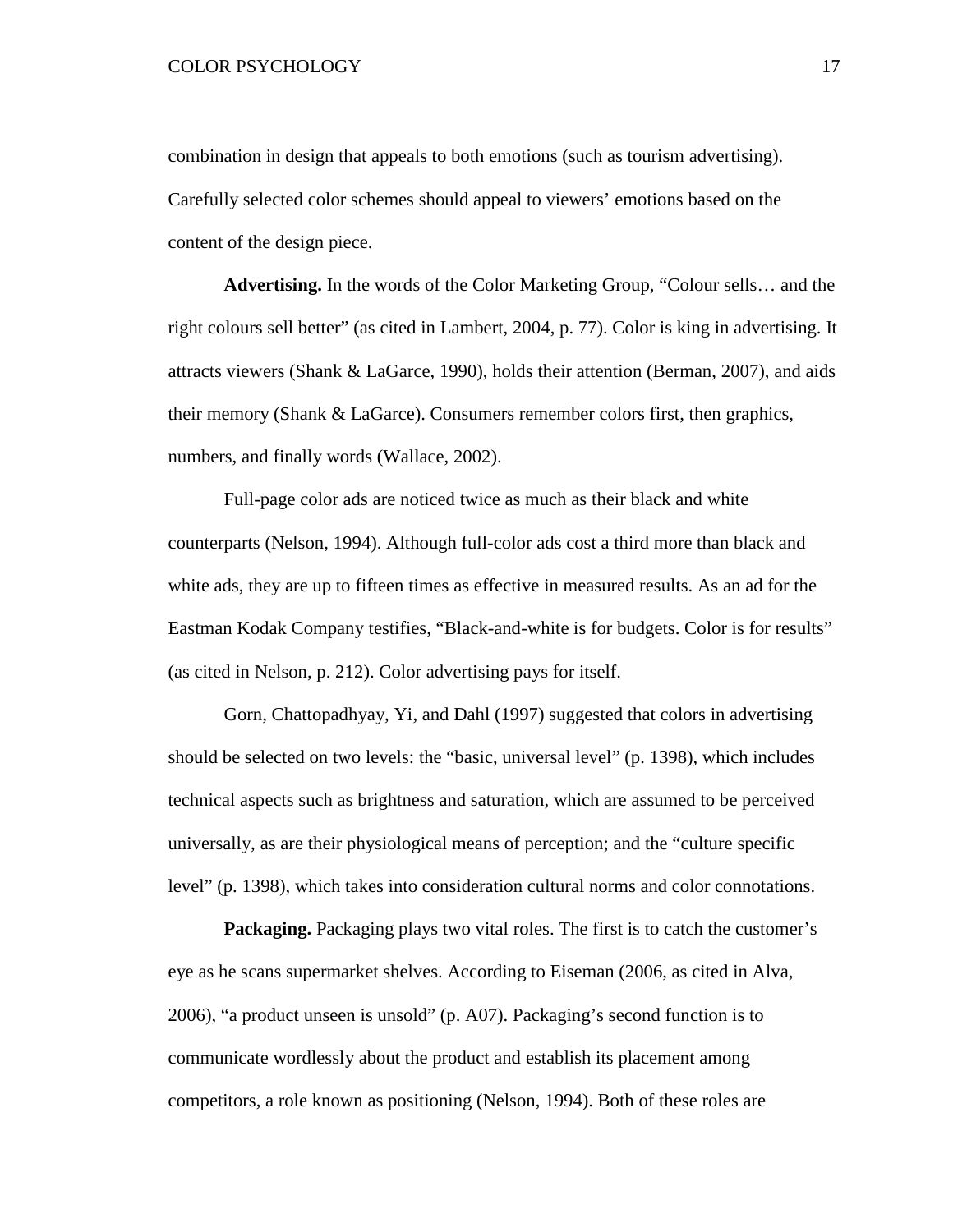dependent on color choice, which can dramatically improve or decrease the product's sales if its eye-catching qualities or positioning is substandard.

Nelson (1994) listed color as packaging design's "single most important factor" (p. 353). When consumers scan store shelves, their eyes pass over each product in threehundredths of a second (Fehrman & Fehrman, 2004). Furthermore, they scan store aisles for colors, not for design or text (Nelson). 62-90% of a customer's assessment of a product comes from the colors alone (Singh, 2006). Sturgess (2008) wrote, "Color sets the tone before you can even begin to load the mental software required to read a product's label" (p. 15).

Packaging color defines and destines products. According to Davis Masten, Principle at Cheskin Research, "Even a slight shift in the tint or saturation of a particular color can impact a product's sales and success" ("Cheskin Research," 1998, p. 6494).

In packaging, some colors or color combinations carry different connotations than they would have in other contexts. On a package, white is far from a passive ingredient. When white appears on soft drink cans, it implies that the drink is low in calories (Nelson, 1994). Bright letters on fields of white convey impressions of strength and purity. The weight loss drug Alli utilizes a white field across which it splashes red, blue, yellow, and green letters that testify to its slimming powers (Sturgess, 2008).

John Steel of Colgate-Palmolive Co. calls yellow "intimidating in packages" (as cited in Somasundaram, 1995, p. A9). Red, on the other hand, is "warm and bright" (Steel, as cited in Somasundaram, p. A9). Red sells for two reasons: (1) It conveys a sense of quality, and (2) it is "an impulsive color and makes you want to buy" ("Cheskin Research," 1998, p. 6494).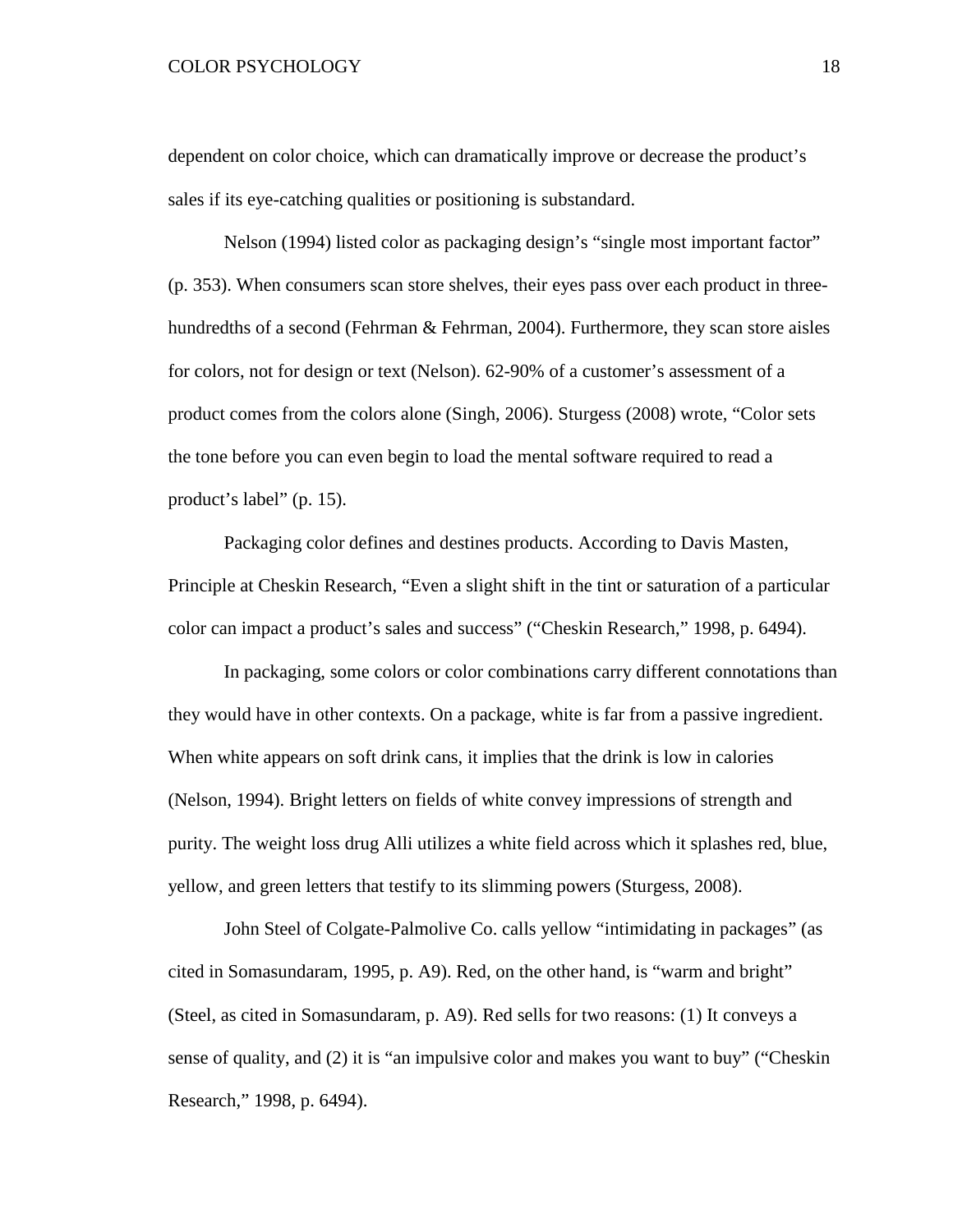#### **Branding.**

*Colors as allies.* Every year in the days before Valentine's Day, Saudi Arabia bans red from gift shops and florist shops ("Saudi Arabia," 2008). Saudi officials criticized the romantic red holiday, labeling it "a non-Muslim celebration… that encourages immoral relations between unmarried men and women" ("Saudi Arabia").

Colors are entities of vast power. If a color and its connotations are enough to threaten a nation's solidarity, colors may also function as tremendous allies to strengthen and support. For example, the 20% increase in heart rate that Western women experience at the sight of robin-egg blue has been attributed to Tiffany's and its *little blue box* (Sturgess, 2008). This is why color is a weighty factor in branding logos and palettes.

*Logos.* Color choice is nowhere more crucial than in logo design, where slight variations in hue can have enormous economic impact. Color defines a logo's appearance and personality (Gernsheimer, 2008). In turn, the logo defines the company and promises that its own qualities are representative of the company's (Tyler, 1992). Color choice can also make a logo memorable or forgettable. Huang, Lin, and Chiang (2008) found that using a preferred color with an unfamiliar logo significantly increased logo recall.

In *survival mode*, a low-quality grayscale reproduction such as in a want ad, a logo must be able to function independently of color or even value. Gernsheimer (2008) recommends that designers create their logos in black and white to test their grayscale effectiveness before exploring color possibilities.

For a logo to reach its maximum potential, a signature color is a virtual requirement (Gernsheimer, 2008). Additional colors are often distracting and can harm branding consistency. However, neutral colors (e.g., white, black, gray, and silver) can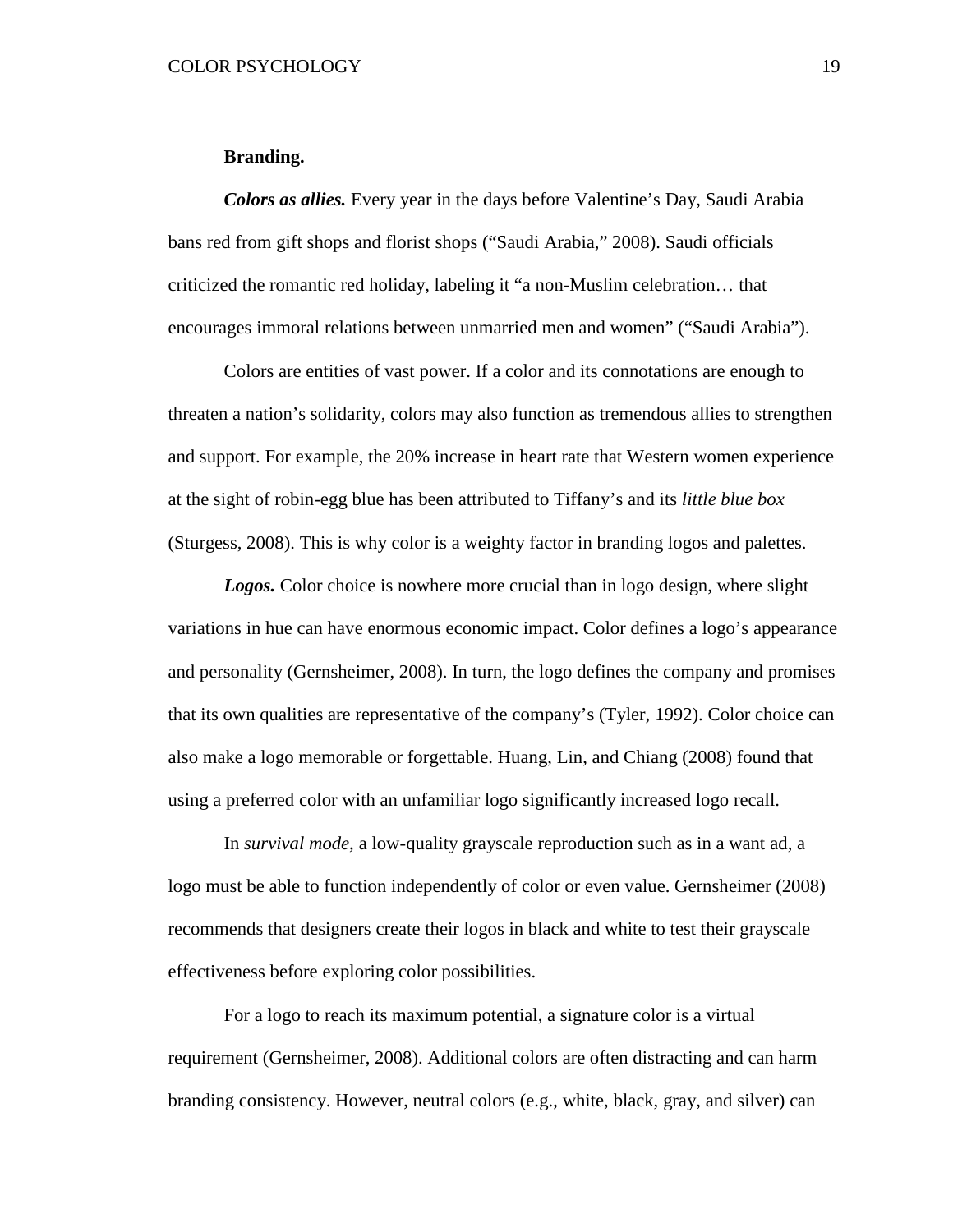function well in the logo as contrasts to the signature color. They can also be added to the primary color palette.

Restraint is invaluable in color selection. Too many colors can dilute a logo's iconic impact. Multiple-color logos (such as NBC's or Google's) must have carefully selected color palettes. The colors should function well both independently and collectively. Gernsheimer advises selecting "second-tier" colors that can complement the primary color(s) and supplement the color palette (pp. 44-46).

Successful, established logos can rely on design and color alone, rather than text, in their representations (Bleicher, 2005). Some companies can even be represented only by their colors, such as UPS with brown and Coca-Cola with red.

*Brand colors.* In branding, there is no greater trademark than *owning* a color (Alva, 2006). Eiseman (2006, as cited in Alva) called color the "silent salesperson" (p. A07). The Supreme Court ruled in 1995 that colors alone could serve as legally defensible trademarks (Fehrman & Fehrman, 2004).

Branding colors make enormous suggestions about the organizations or corporations they represent. Brown promises that UPS is steady and reliable (Alva, 2006). Purple hints that Nexium is sensual and spiritual (Applebaum, 2005). Orange says that Tide is cleansing and energetic (Berman, 2007).

Branding designers should consider competitors' palettes (Nelson, 1994). Brand confusion is an important factor that can either help or harm. Often competitors within a given market choose colors that will differentiate them. For example, in the cell phone arena, AT&T owns blue, Verizon owns red, T-Mobile owns pink, Sprint owns yellow, and Cingular Wireless owned orange (Alva, 2006).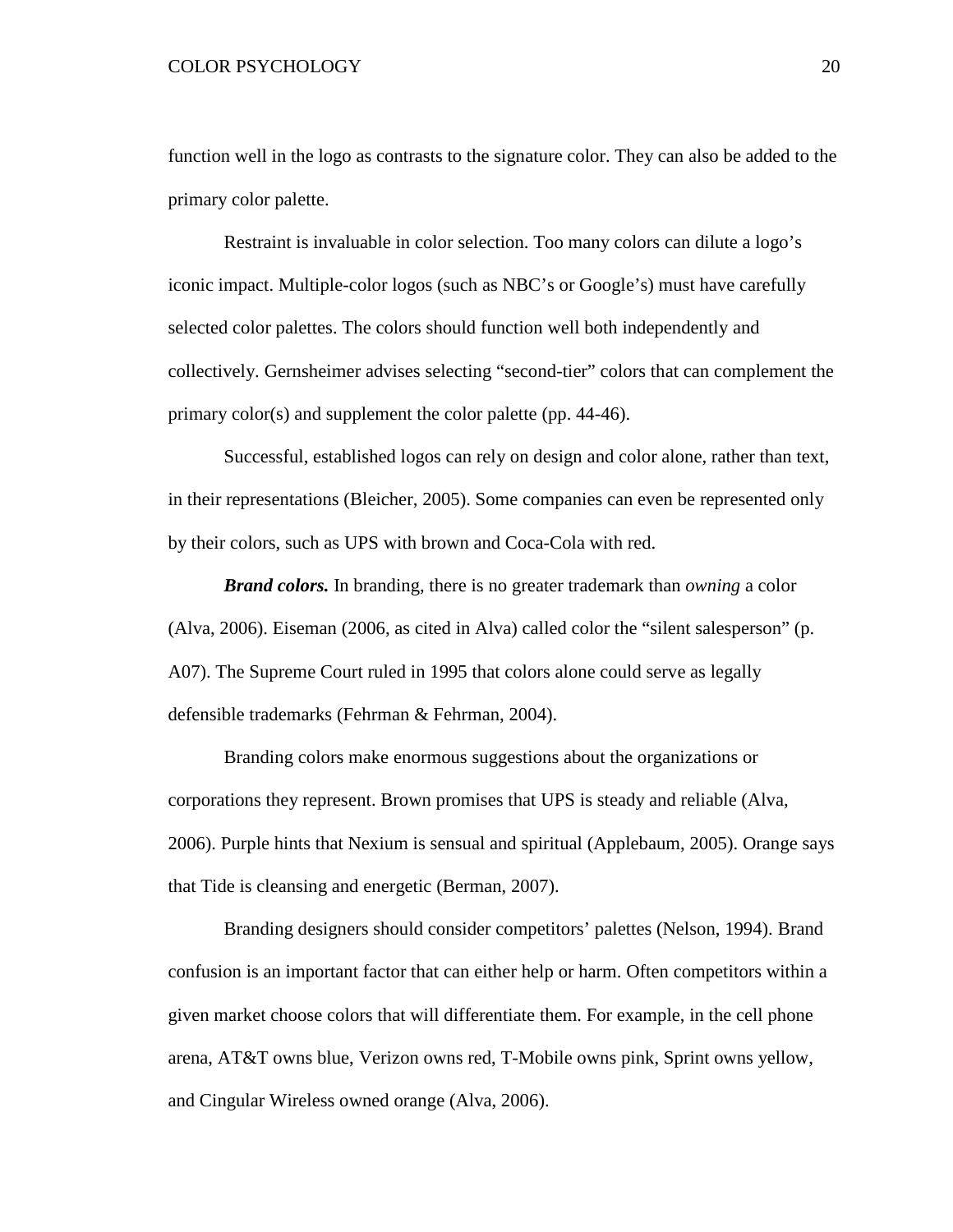The current branding trend is moving away from blues (Alva, 2006). Although red is passionate and yellow is eye-catching (Alva), secondary colors are enjoying popularity (Dettmer, 2003). They are nontraditional and more youthful. Orange has largely replaced blue in this decade. Dettmer calls orange the new "color du jour," citing its "connotations of hope, fun and freedom" (p. 55).

Eiseman (2006, as cited in Alva, 2006) condemns taking advantage of brand confusion. However, Forest (1983, as cited in Nelson, 1994) points out that new brands can actually enjoy free rides on the backs of established competitors by using similar colors. The off-brand cereal manufacturer Malt-O-Meal has reinforced the legitimacy of over a dozen of its cereals by imitating the color palettes of well-known General Mills, Kellogg's, Post, and Quaker cereals. For brand independence, however, it is best to introduce a new color into a given arena.

*Color palettes.* Color palettes must work in close harmony with the logo and the signature color (Gernsheimer, 2008). Each color in the palette must also function well alongside other palette colors.

Colors can lend a hierarchical element to branding design (Gernsheimer, 2008). They often function in pairs, with a mid-value color defining the logo and a darker shade used for accents or coloring the tagline.

The medium in which the palette colors will most commonly appear determines color parameters and possibilities (Gernsheimer, 2008). Color is free onscreen, whereas printed color is much more expensive. Logos and palettes that appear most commonly onscreen make for easy and inexpensive full-color reproduction. For logos and palettes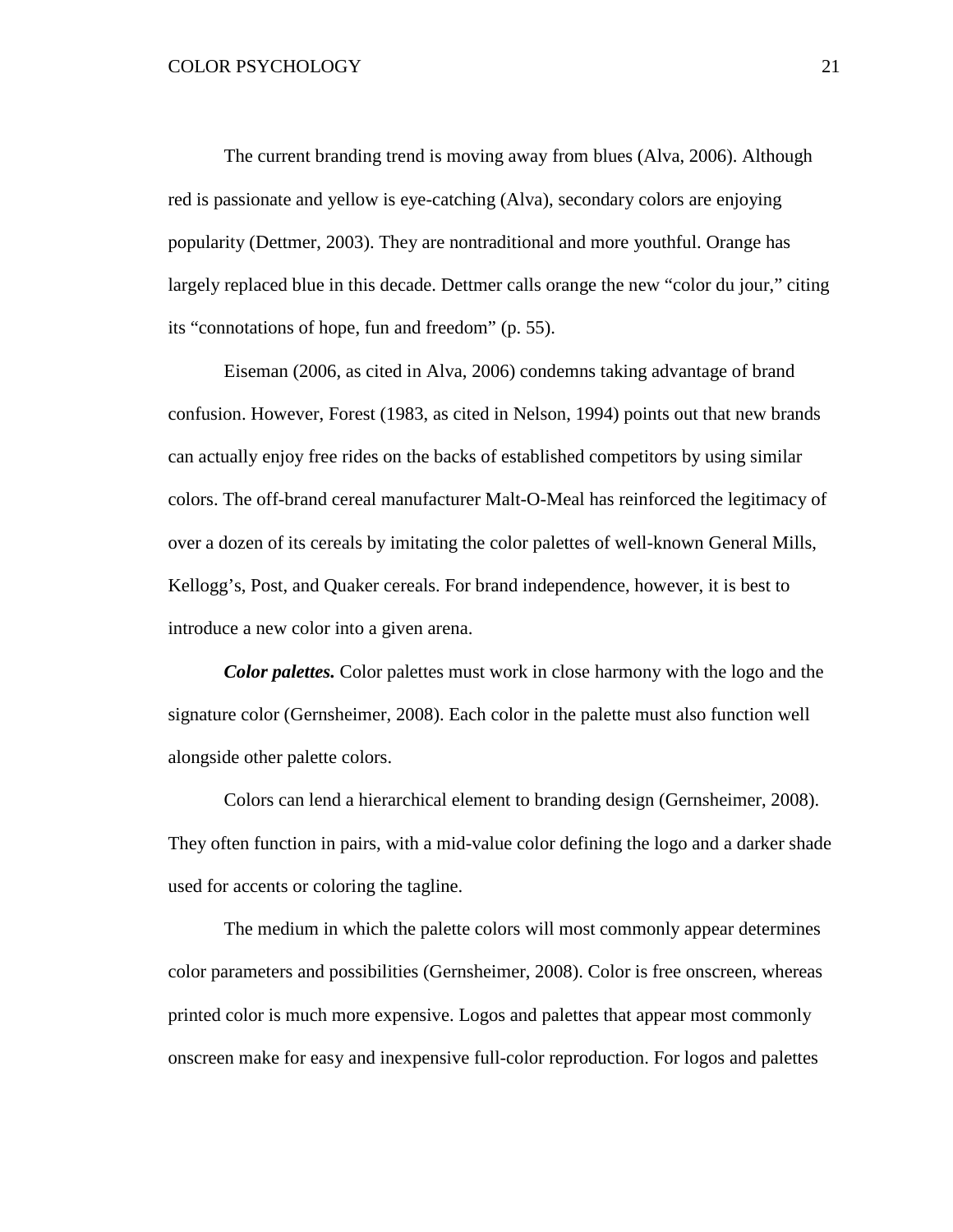appearing primarily in print, however, selecting a minimal color palette may save significantly on printing costs over years of branding.

### **Conclusion**

At its best, color converses. Designers can use color most effectively once they have studied the color languages of their target audiences, as well as the messages to convey. The best designs are visual languages in which colors have active voices and appeal to their audiences on both emotional and intellectual levels. Whether the audience is conscious or unconscious of this conversation, color's hypnotic potential makes it a worthy asset for any visual communicator.

Color application in graphic design is a discipline that builds directly upon the fundamentals of color psychology. Color choices based on a whim or the designer's own preference are generally not as effective as choices that give careful consideration to message, audience, and context. Understanding the basics dimensions of color and their influence upon human viewers is invaluable. Towards this end, the researcher conducted a study on color preference as affected by two basic properties of color: brightness and saturation.

In color psychology and graphic design, the three-dimensionality of color is often disregarded, with an overemphasis on hue. Most early studies failed to specify color stimuli properly or were unable to measure emotional results scientifically (Valdez  $\&$ Mehrabian, 1994). Many overlooked the variables of brightness and saturation and referred only to hues, while others did not present their subjects with color samples but asked them to rank hue names (such as *red*, *blue*, or *green*; Valdez & Mehrabian).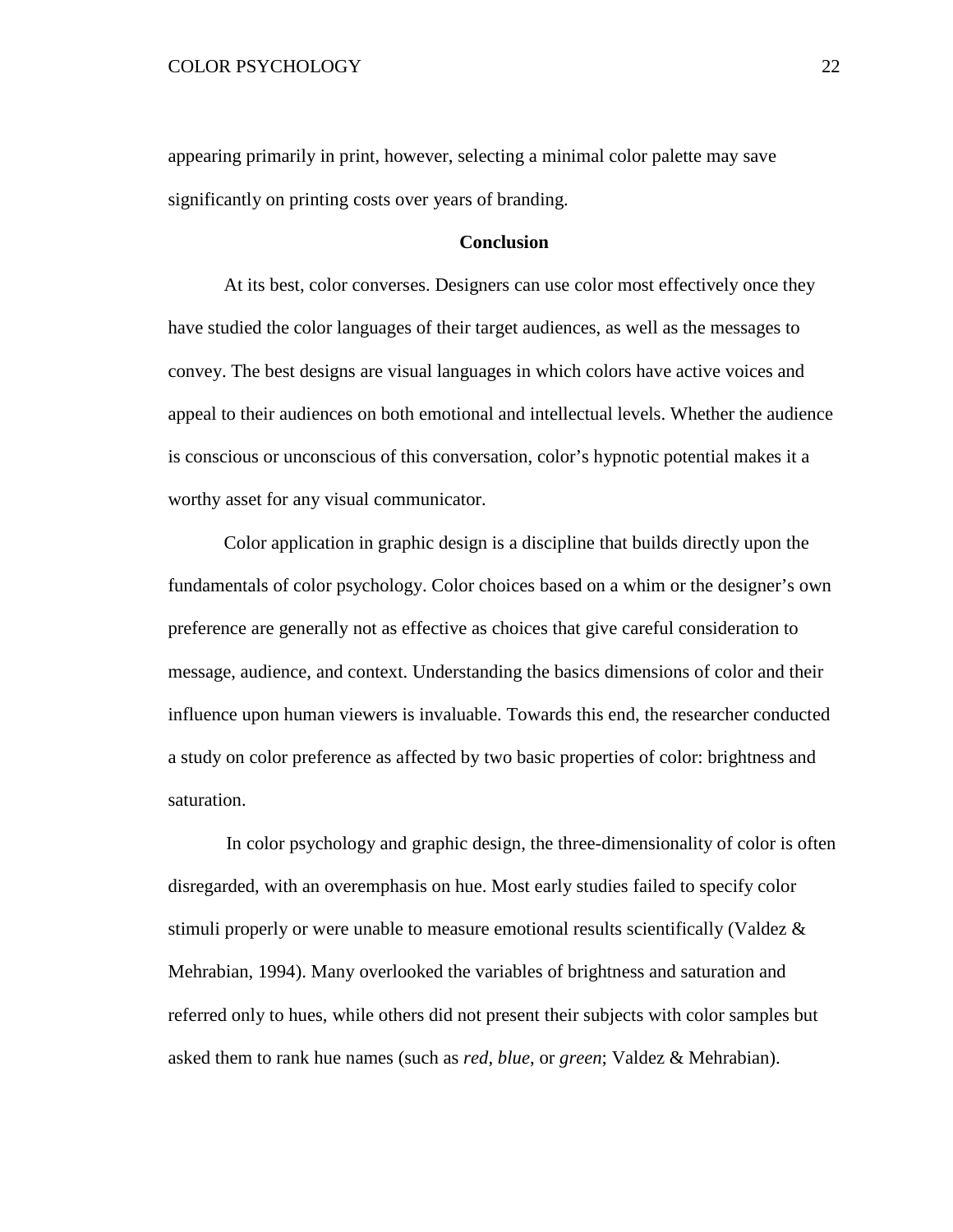Eysenck's color ranking (1941) failed to account for saturation and brightness, but its basic findings have been upheld by more methodologically sound studies such as Guilford and Smith's (1959, as cited in Valdez & Mehrabian, 1994). Both studies ranked hues as follows: blue, green, purple/violet, orange, and yellow, with only red moving from second position in Eysenck's ranking to before orange in Guilford and Smith's.

Valdez & Mehrabian's (1994) study revealed that hue's relationship to emotion was surprisingly weak. They constructed an emotion model that included arousal, dominance, and pleasure. They then conducted three studies to determine how saturation and brightness affected those emotions. Arousal was primarily affected by saturation; dominance increased with saturation but decreased with additional brightness; and pleasure increased with saturation and especially brightness.

The purpose of this study is to determine the point, if any, at which the joint effects of brightness and saturation cause a viewer to prefer a yellow color to a blue color. Due to the strong factors reported from brightness and saturation, the following hypothesis was established: Preferences for the two colors will be roughly equal at the ninth color pair analyzed in the study, and yellow will surpass blue at the tenth pair.

### **Methodology**

## **Participants**

Participants ranged from 17 to 58 years of age, with a mean age of 21. Two hundred sixty-four participants were college-aged individuals 22 or under, and 33 participants were 23 or above. One hundred thirteen males and 180 females took part in the study.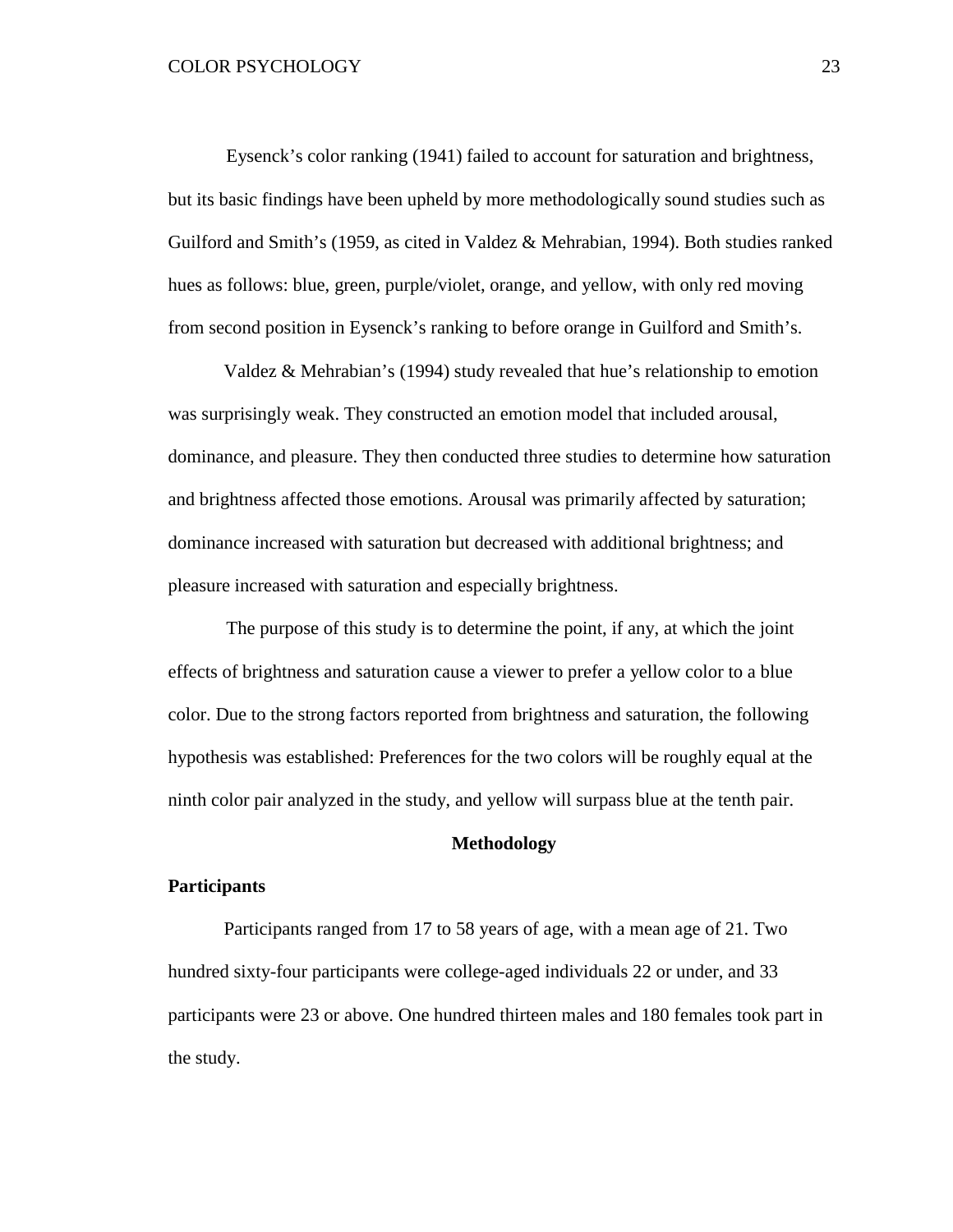# **Instrument**

Blue and yellow were selected for this study as the most liked and disliked hues, respectively. Ten increments of blue and yellow color swatches were printed on pieces of paper measuring 8.125 by 6.5 inches. The increments were evenly distributed on the HSB color model, ranging from the highly unsaturated and dark to the highly saturated and bright (see Table 1). Each blue swatch was located at H 195, and each yellow swatch at H 57. The brightest blue and yellow swatches both contained saturation of 100 and brightness of 95, the highest printable values possible. For each successive increment, both saturation and brightness were lowered seven points, with the lowest color swatches containing saturation of 37 and brightness of 32.

Each blue swatch was paired with a yellow swatch, the blue swatches in descending order; the yellow swatches, in ascending order. Each color pair was affixed to the inside panels of a manila folder.

## **Procedure**

Each participant was shown one color pair and asked to circle the hue name of the swatch he preferred (either *blue* or *yellow*). Approximately 30 participants evaluated each color pair.

The study was conducted over the course of six hours in an inner room away from any windows that might alter the appearance of the colors with shifting daylight. The area was illuminated by fluorescent, 25-watt T8 bulbs with a color temperature of 4100° K. Lighting remained constant throughout the course of the study. All curvilinear edges were trimmed from the manila folders to make both sides uniform.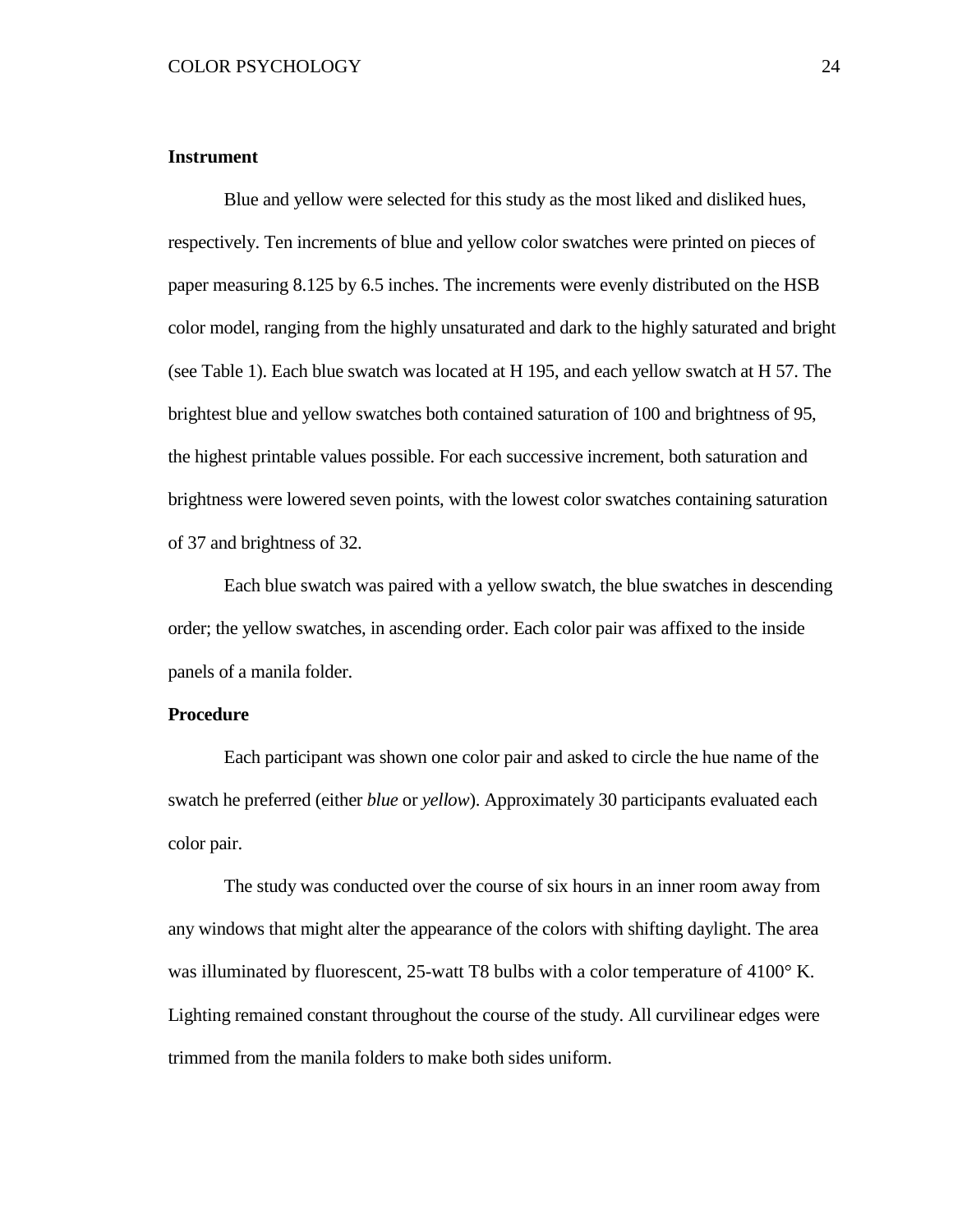# Table 1

*Color Pairs and the Color Swatches' Values in Four Different Color Models*

| <b>Color Pair#</b>      | <b>Blue</b>                                                                      | <b>Yellow</b>                                                                 |
|-------------------------|----------------------------------------------------------------------------------|-------------------------------------------------------------------------------|
| $\mathbf{1}$            | HSB 195, 100, 95<br>RGB 43, 180, 232<br>CMYK 67, 9, 0, 0<br>Lab 68, -23, -37     | HSB 57, 37, 32<br>RGB 82, 81, 53<br>CMYK 59, 51, 80, 41<br>Lab 34, -3, 17     |
| $\boldsymbol{2}$        | HSB 195, 93, 88<br>RGB 21, 172, 224<br>CMYK 71, 13, 1, 0<br>Lab $65, -23, -37$   | HSB 57, 44, 39<br>RGB 99, 98, 56<br>CMYK 56, 46, 85, 30<br>Lab $41, -5, 24$   |
| 3                       | HSB 195, 86, 81<br>RGB 31, 162, 206<br>CMYK 74, 19, 8, 0<br>Lab 62, -23, -33     | HSB 57, 51, 46<br>RGB 118, 115, 57<br>CMYK 51, 41, 90, 21<br>Lab $48, -5, 32$ |
| $\overline{\mathbf{4}}$ | HSB 195, 79, 74<br>RGB 41, 152, 189<br>CMYK 76, 25, 16, 0<br>Lab 58, -22, -28    | HSB 57, 58, 53<br>RGB 135, 132, 56<br>CMYK 47, 36, 95, 13<br>Lab 54, -7, 40   |
| 5                       | HSB 195, 72, 67<br>RGB 51, 141, 171<br>CMYK 78, 33, 24, 1<br>Lab 54, -20, -24    | HSB 57, 65, 60<br>RGB 153, 148, 53<br>CMYK 42, 31, 99, 6<br>Lab $60, -7, 49$  |
| 6                       | HSB 195, 65, 60<br>RGB 54, 128, 153<br>CMYK 80, 38, 30, 3<br>Lab 50, -18, -21    | HSB 57, 72, 67<br>RGB 171, 164, 53<br>CMYK 36, 26, 100, 2<br>Lab 67, -8, 56   |
| 7                       | HSB 195, 58, 53<br>RGB 59, 116, 135<br>CMYK 80, 44, 37, 8<br>Lab 46, -15, -17    | HSB 57, 79, 74<br>RGB 187, 181, 50<br>CMYK 31, 20, 100, 1<br>Lab 72, -9, 63   |
| 8                       | HSB 195, 51, 46<br>RGB 59, 103, 117<br>CMYK 80, 49, 42, 16<br>Lab $41, -13, -13$ | HSB 57, 86, 81<br>RGB 206, 198, 43<br>CMYK 23, 13, 100, 0<br>Lab 79, -9, 71   |
| 9                       | HSB 195, 44, 39<br>RGB 58, 89, 100<br>CMYK 80, 55, 47, 25<br>Lab 36, -10, -10    | HSB 57, 93, 88<br>RGB 223, 214, 32<br>CMYK 16, 7, 100, 0<br>Lab 84, -10, 79   |
| 10                      | HSB 195, 37, 32<br>RGB 53, 74, 82<br>CMYK 79, 58, 53, 36<br>Lab 30, -7, -7       | HSB 57, 100, 95<br>RGB 241, 230, 7<br>CMYK 9, 1, 100, 0<br>Lab 90, -10, 87    |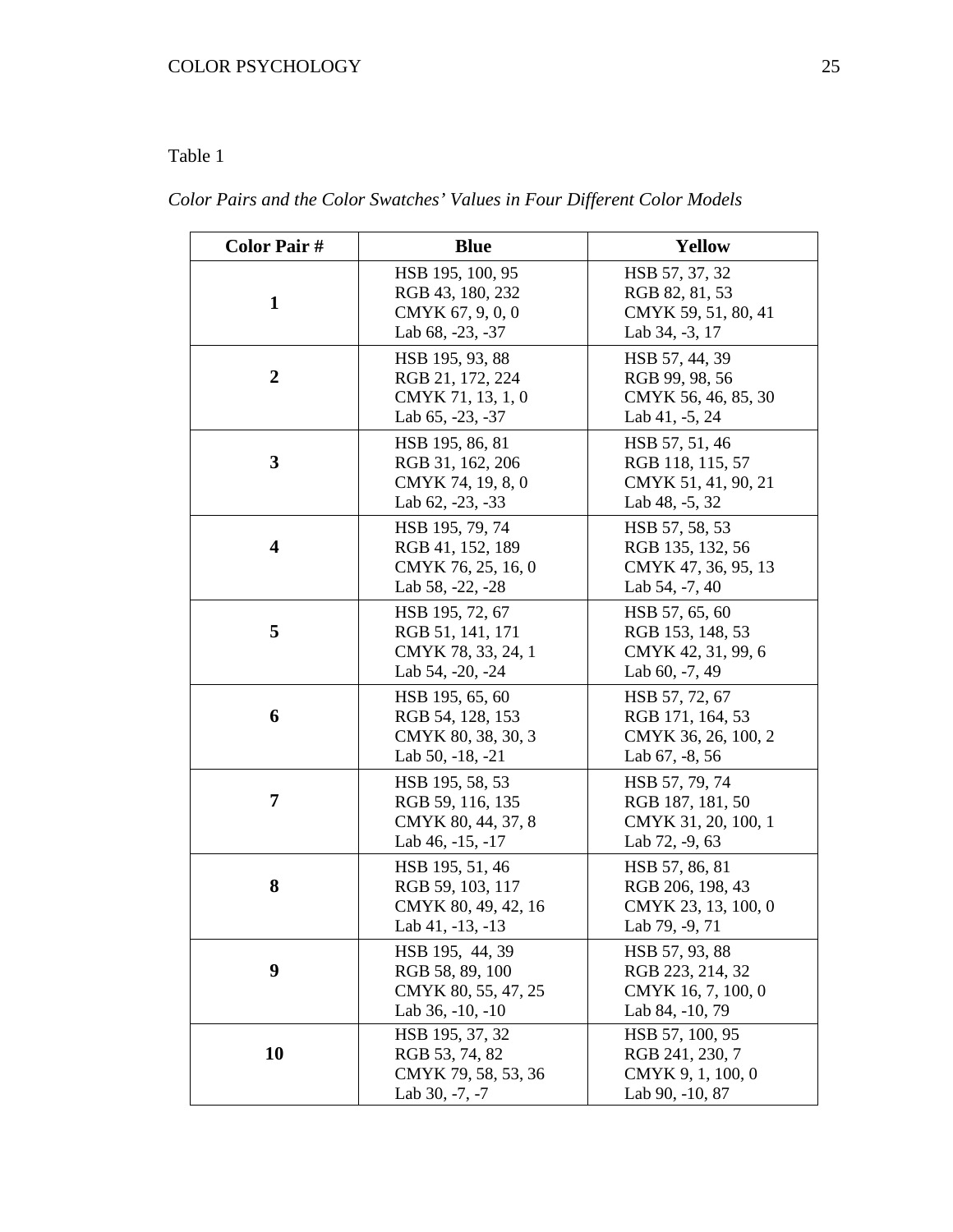#### **Results**

Consistent with previous research and the hypothesis, a chi-square goodness of fit test confirmed a significant relationship between hue and the participants' swatch preferences,  $X^2(9, N = 297) = 91.667, p < .001$ . As expected, color pairs 6-9 showed a steady decrease in the number of times blue was preferred, while preferences for yellow increased (see Figure 1). Consistent with the hypothesis, the colors were preferred almost equally in the ninth pair, where yellow was selected 14 times and blue 16 times. However, the tenth pair showed an unexpectedly large disparity between the number of times each color was preferred, in favor of blue. Yellow was never selected more than blue in any of the color pairs.

Brightness/saturation did have a measurable effect, however. A chi-square test of independence revealed a significant relationship between color pair shown and color preference exhibited by the participants,  $X^2(9, N = 297) = 18.201, p = .033$ . Yellow was chosen twice as often in the tenth pair as it was in the first pair. In both the eighth and tenth pairs, however, blue was still chosen approximately twice as much as yellow. Yellow's worst showings were actually in pairs 6 and 7, where blue was chosen eight and six times more often, respectively.

#### **Discussion**

The study may have been weakenend by the use of hue names to refer to the swatches. The reason for which the hues were chosen, their extreme standings on the preference scale, may have carried distracting connotations into participant evaluations, as each participant was asked to circle either *blue* or *yellow* to denote preference.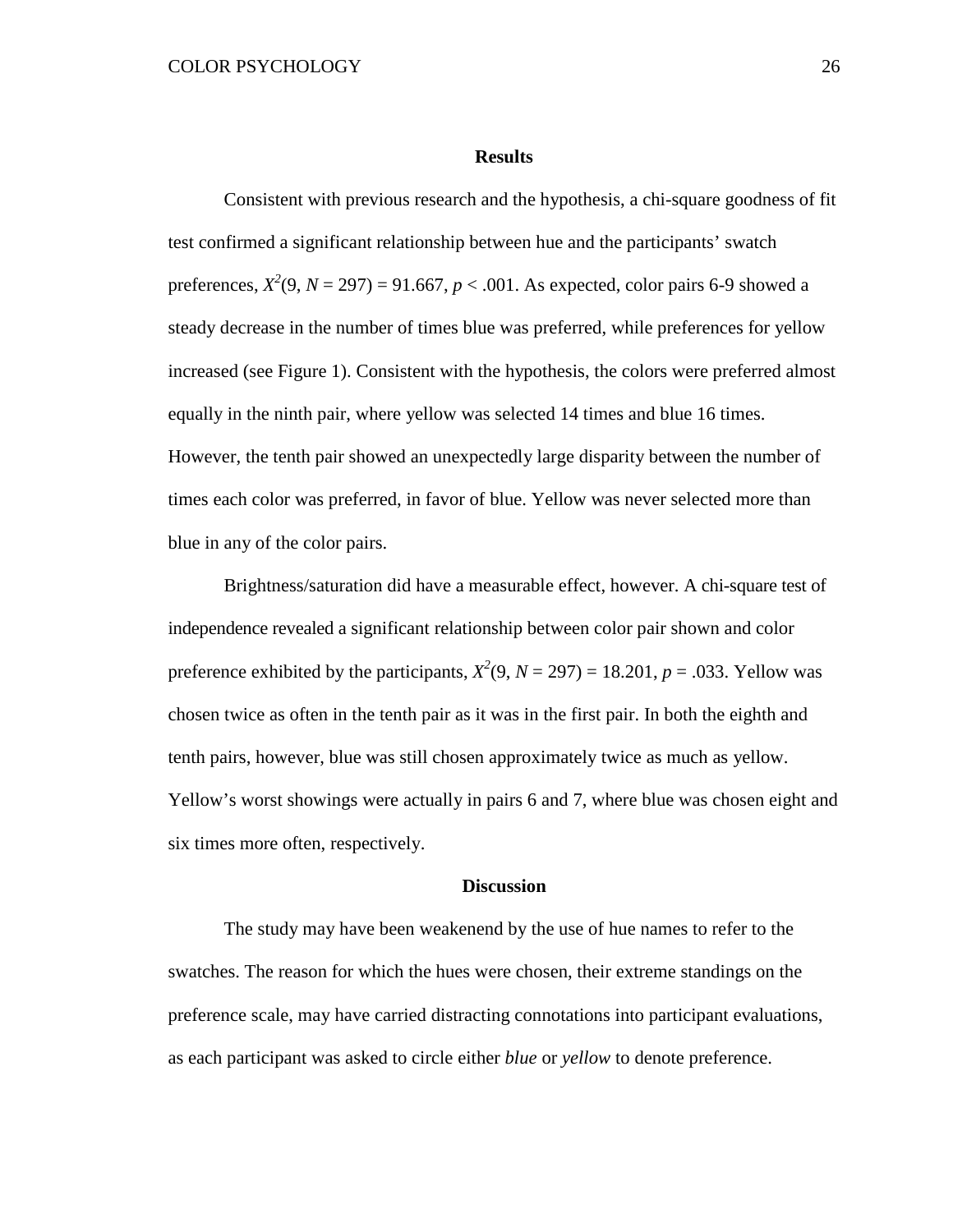

*Figure 1.* Number of preferences according to color in each color pair.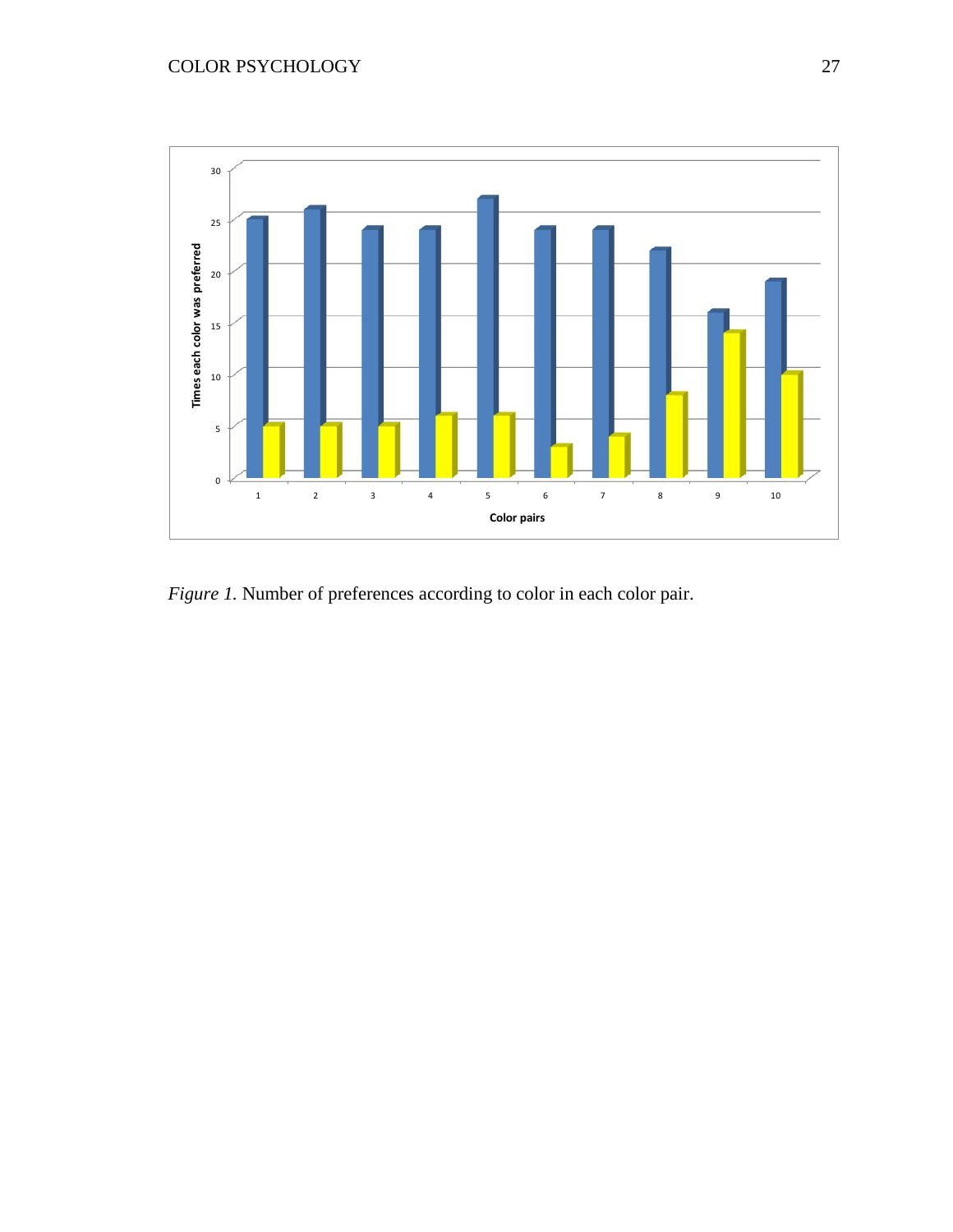Furthermore, many participants remarked that the darker shades of both colors appeared black, and many of the intermediate yellow swatches appeared greenish to observers. Many participants were confused when they were told to refer to certain colors as blue or yellow when the swatches did not appear to resemble either hue. In such a circumstance, some of the participants may have resorted to circling *blue* in an effort to convey general preferences in relation to their mental concepts of the two hues rather than choosing between the two color swatches with which they were presented. Crozier (1999) noted that people may select blue as their favorite color out of convention. The sudden increase of yellow in pairs 8-10 may be due to the fact that yellow had just become recognizable to the participants. If the study were to be repeated, the swatches would not be associated with hue names, and participants would point to designate their preferred swatches.

The overwhelming preference for blue, even at low brightness and saturation, may be partially due to the age of the study's participants. The mean participant age was 21. As Paul (2002) noted, 48% of individuals 21-34 years old listed navy blue/midnight as their favorite shade of blue, as oppoosed to 32% of 35-54-year-olds and a mere 21% of individuals 55 and over.

Another complicating factor may have been the quality of the laser output used to produce the color samples. All the colors printed noticeably darker than they appeared on screen, even from CMYK documents. If the study were repeated, color swatches would be printed with ink rather than laser.

This study was ambitious in the sense that it sought a point at which saturation and brightness could influence participants to choose the least-preferred hue over the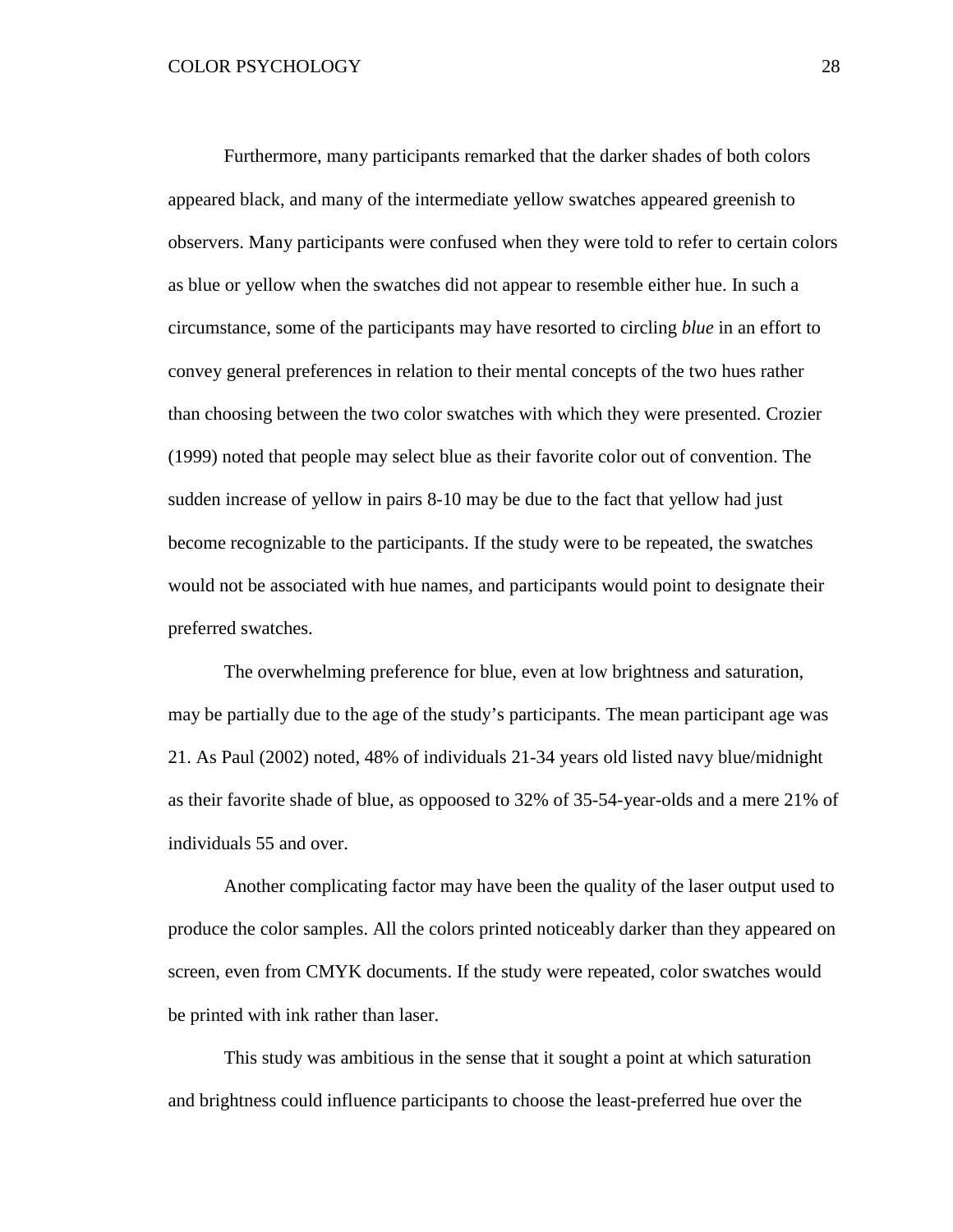most-preferred hue. Subsequent studies may find it beneficial to analyze other hue pairs with less disparity between preference ranking (e.g., green and orange, red and purple). Furthermore, seeing that blue was overwhelmingly preferred in pairs 1-6, the study could be repeated with only pairs 7-10 to observe better the points at which brightness/saturation begins to affect color preference.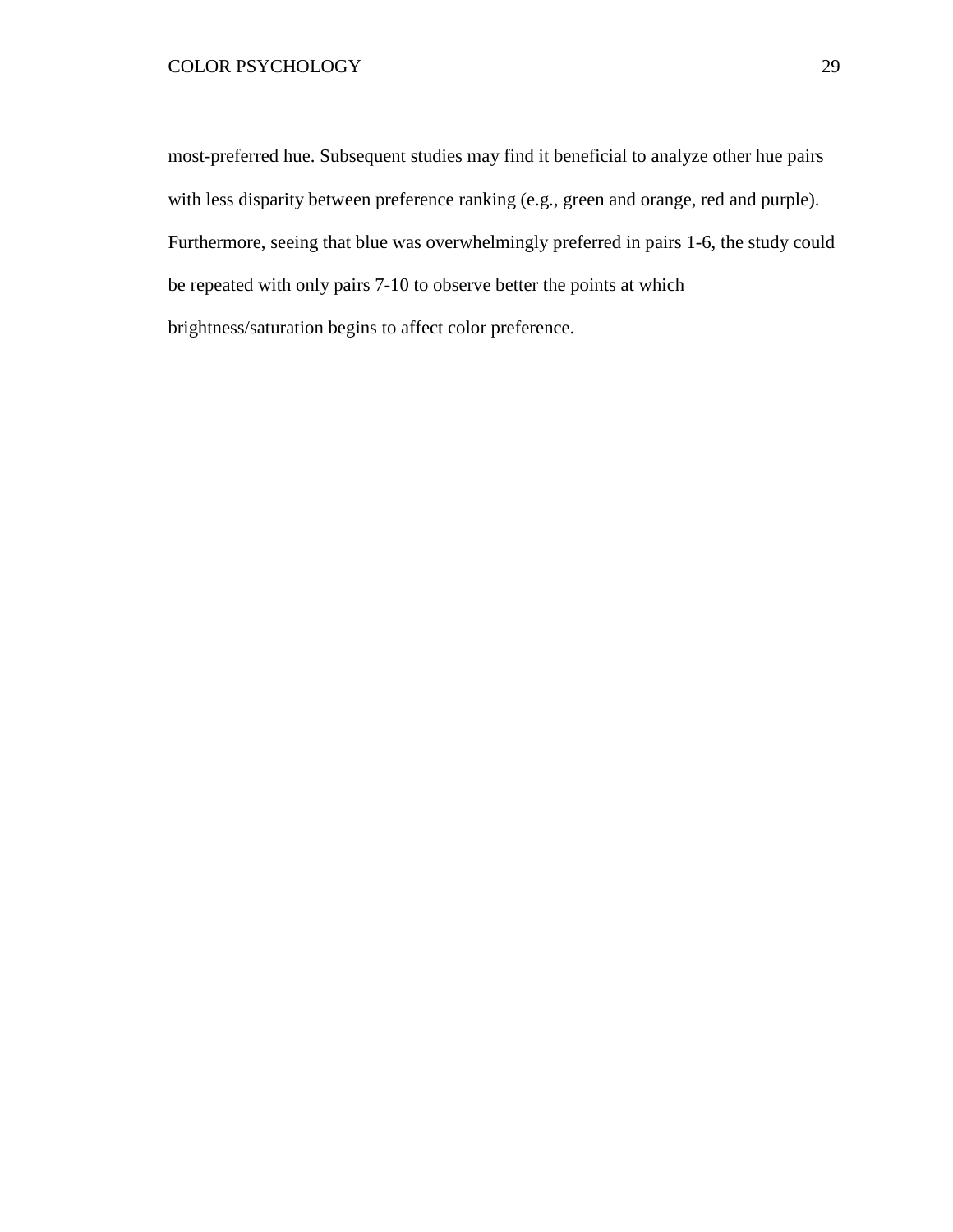#### References

Alva, M. (2006, December 26). Color me Verizon red, T-Mobile pink and…: Big telecoms are using hues to create brand identity. *Investor's Business Daily*, A07.

Applebaum, M. (2005, May 23). Beware purple people eaters. *Brandweek, 46*(21), 46.

- Berman, M. (2007). *Street smart advertising: How to win the battle of the buzz*. Lanham, MD: Rowman & Littlefield.
- Birren, F. (1997). *The power of color: How it can reduce fatigue, relieve monotony, enhance sexuality, and more.* Secaucus, NJ: Carol Pub. Group.
- Bleicher, S. (2005). *Contemporary color theory and use*. Clifton Park, NY: Thomson/Delmar Learning.
- Cheskin research finds that when it comes to packaging, looks count. (1998, September 21). *PR Newswire*, p. 6494.
- Cimbalo, R. S., Beck, K. L., & Sendziak, D. S. (1978). Emotionally toned pictures and color selection for children and college students. *Journal of Genetic Psychology, 133*(2), 303-304.
- Crozier, W. R. (1999). The meanings of colour: Preferences among hues. *Pigment & Resin Technology, 28*(1), 6-14.
- Dettmer, J. (2003, September 2). Orange stakes its claim as color du jour. *Insight on the News, 19*(19), 55.
- Drew, J. T., & Meyer, S. A. (2005). *Color management: A comprehensive guide for graphic designers*. Mies, Switzerland: RotoVision.
- Elliot, A., & Maier, M. (2007, October). Color and psychological functioning. *Current Directions in Psychological Science, 16*(5), 250-254.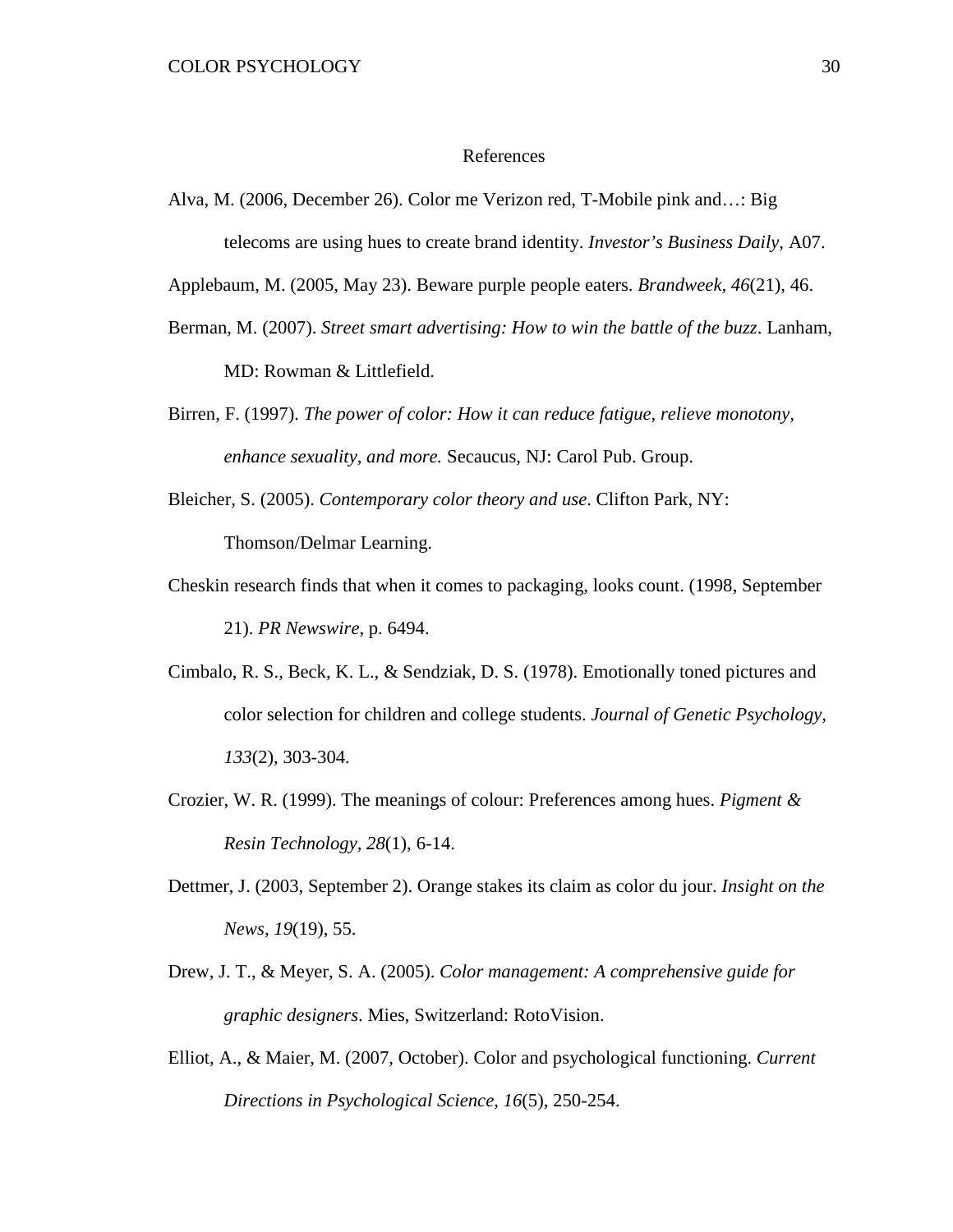- Eysenck, H. J. (1941). A critical and experimental study of colour preferences. *American Journal of Psychology, 54*(3), 385-394.
- Fehrman, C., & Fehrman, K. (2004). *Color: The secret influence*. Upper Saddle River, NJ: Prentice Hall.
- Gernsheimer, J. (2008). *Designing logos: The process of creating symbols that endure*. New York: Allworth Press.
- Gorn, G. J., Chattopadhyay, A., Yi, T., & Dahl, D. W. (1997, October). Effects of color as an executional cue in advertising: They're in the shade. *Management Science, 43*(10), 1387-1400.
- Hemphill, M. (1996). A note on adults' color-emotion associations. *The Journal of Genetic Psychology, 157*(3), 275-280.
- Hill, R. A., & Barton, R. A. (2005, May 19). Red enhances human performance in contests. *Nature, 435,* 293.
- Holitzschue, L., & Noriega, E. (1997). *Design fundamentals for the digital age.* New York: John Wiley & Sons.
- Huang, K., Lin, C., & Chiang, S. (2008, October). Color preference and familiarity in performance on brand logo recall. *Perceptual & Motor Skills, 107*(2), 587-596.

Lambert, J. (2004, September 13). Colour schemers. *Canadian Business, 77*(18), 76-82.

- Mastrota, F. N., & Mench, J. A. (1995). Colour avoidance in northern bobwhites: Effects of age, sex and previous experience. *Animal Behavior, 50*, 519-526.
- McManus, I. C., Jones, A. L., & Cottrell, J. (1981, July). The aesthetics of color. *Perception, 10*, 651-666.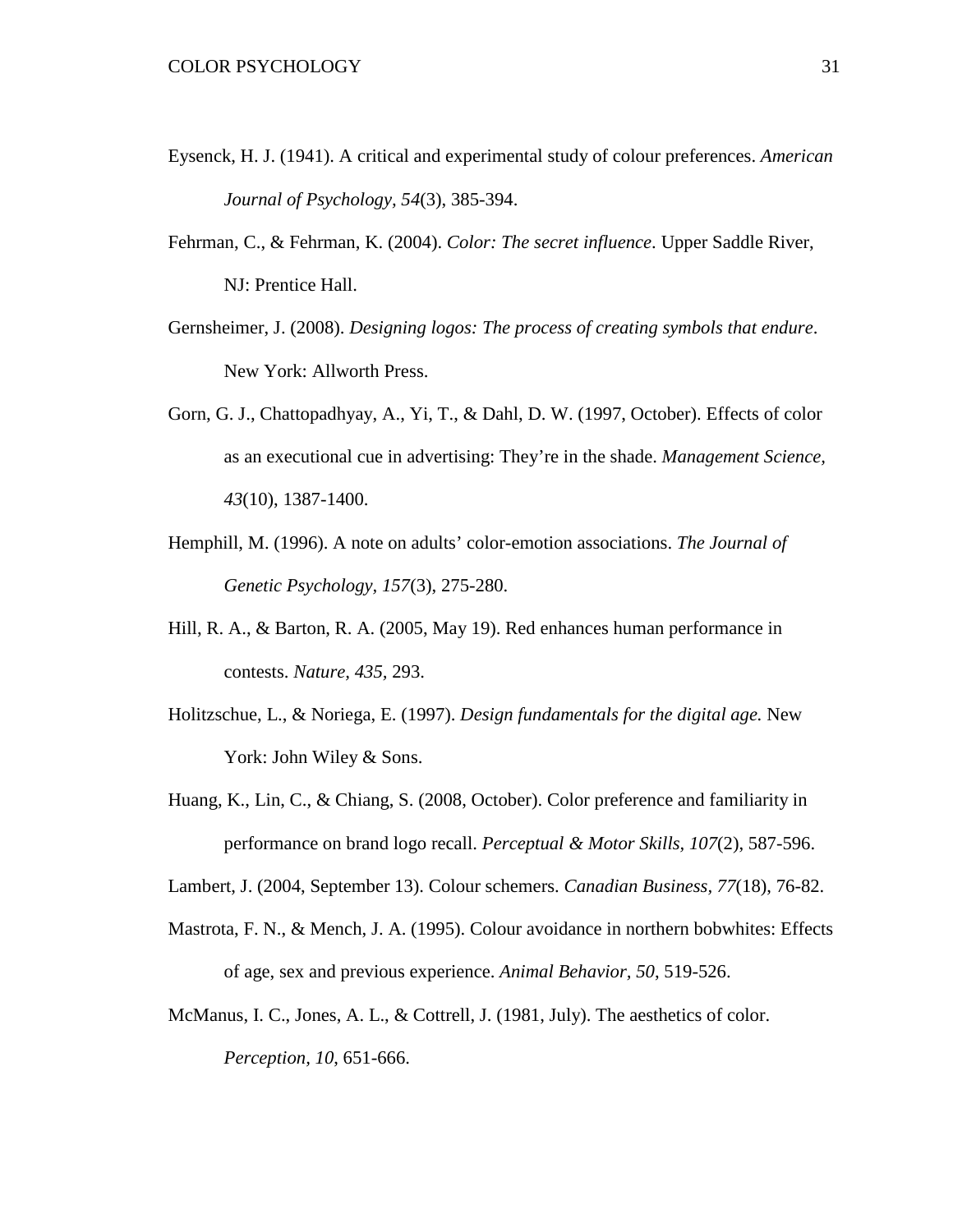- Mehta, R., & Zhu, R. (2009, February 27). Blue or red? Exploring the effect of color on cognitive task performances. *Science, 323*, 1226-1229.
- Nelson, R. P. (1994). *The design of advertising*. Dubuque, IA: WCB Brown & Benchmark.

Paul, P. (2002, February 1). Color by numbers. *American Demographics,* 30.

- Peterson, L. K., & Cullen, C. D. (2000). *Global graphics: Color: A guide to design with color for an international market*. Gloucester, MA: Rockport Publishers.
- Saudi Arabia bans all things red ahead of Valentine's Day. (2008, February 12). [Online news article]. Retrieved from

<http://www.cnn.com/2008/WORLD/meast/02/12/saudi.valentine/index.html>

Shank, M. D., & LaGarce, R. (1990). Study: Color makes any message more effective. *Marketing News*, *24*(16), 12.

Sharp national brand advertising campaign adds color to dynamic HDTV landscape.

(2010, March 18). [Online press release]. Retrieved from

[http://www.sharpusa.com/AboutSharp/NewsAndEvents/PressReleases/2010/Marc](http://www.sharpusa.com/AboutSharp/NewsAndEvents/PressReleases/2010/March/2010_03_18_QuadPixel.aspx)

[h/2010\\_03\\_18\\_QuadPixel.aspx](http://www.sharpusa.com/AboutSharp/NewsAndEvents/PressReleases/2010/March/2010_03_18_QuadPixel.aspx)

- Singh, S. (2006). Impact of color on marketing. *Management Decision, 44*(6), 783-789.
- Somasundaram, M. (1995, September 18). Red packages lure shoppers like capes flourished at bulls—Marlboro, Coca-Cola, Colgate wear most popular color on global market shelves. *The Wall Street Journal*, *226*(54), A9.
- Sturgess, D. J. (2008, August 11). A spectrum of missed opportunity. *Brandweek, 49*(29), 15.
- Toufexis, A. (1983, July 18). The bluing of America. *Time*, *122,* 62.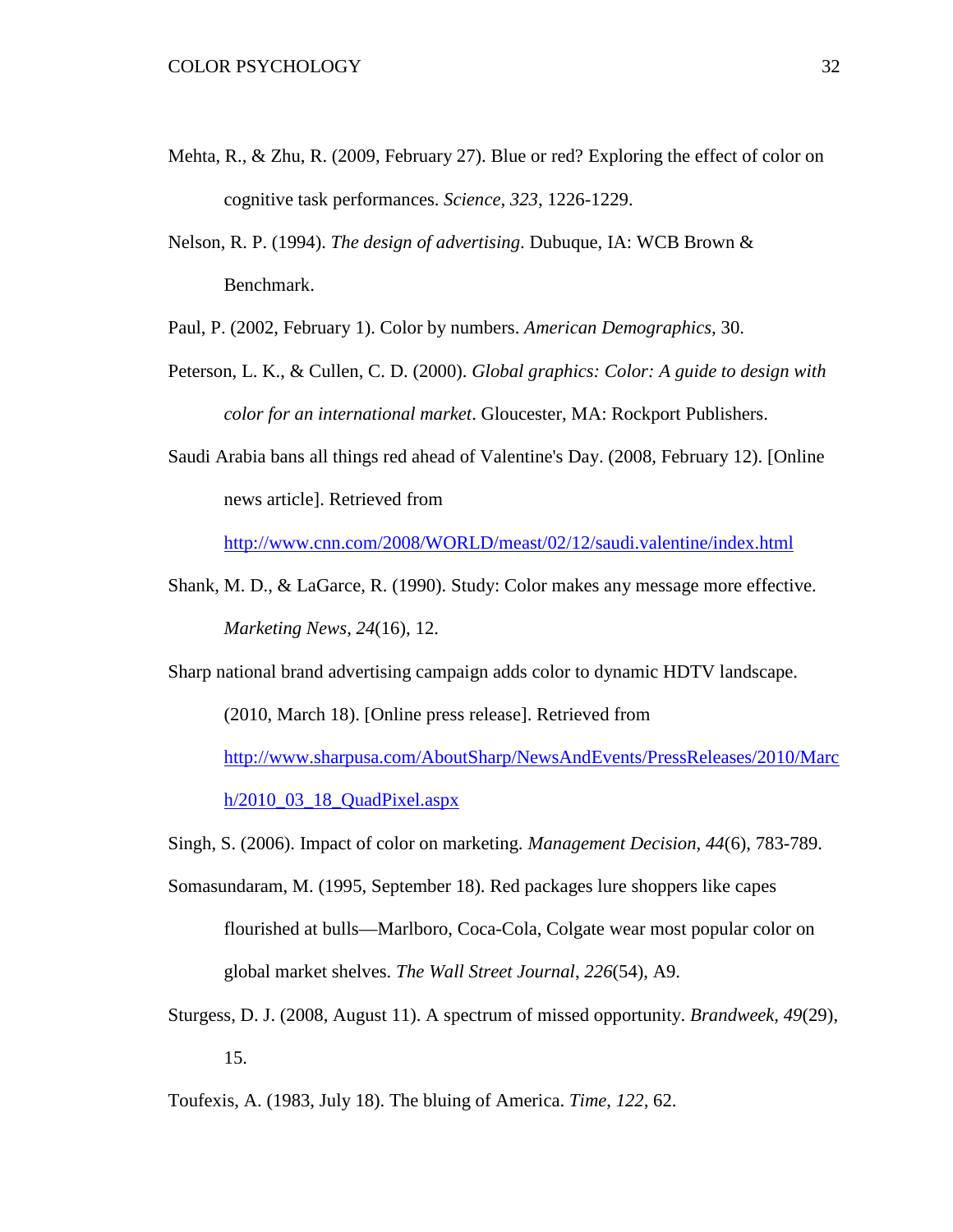- Turquoise: Italy's hottest new color? (2009, October 26). [Web log post]. Retrieved from [http://www.colorassociation.com/blog/2009/11/7/tourquise-hot-new-color-in](http://www.colorassociation.com/blog/2009/11/7/tourquise-hot-new-color-in-italy.html)[italy.html](http://www.colorassociation.com/blog/2009/11/7/tourquise-hot-new-color-in-italy.html)
- Tyler, A. C. (1992). Shaping belief: The role of audience in visual communication. *Design Issues, 9*(1), 21-29.
- Valdez, P., & Mehrabian, A. (1994). Effects of color on emotions. *Journal of Experimental Psychology: General, 123*(4), 394-409.
- Wallace, R. (2002). Icons: Your brand's visual language. *Point of Purchase, 8*(2), 18.
- Wells, D. L., McDonald, C. L., & Ringland, J.E. (2008). Color preference in gorillas (gorilla gorilla gorilla) and chimpanzees (pan troglodytes). *Journal of Comparative Psychology, 122*(2), 213-219.
- Williams, T. S. (2001). *The graphic designer's guide to pricing, estimating, & budgeting.*  New York: Allworth Press.
- Wong, W. (1997). *Principles of color design: Designing with electronic color*. New York: John Wiley & Sons.
- Wright, A. (1998). *A beginner's guide to color psychology.* London: Kyle Cathie Limited.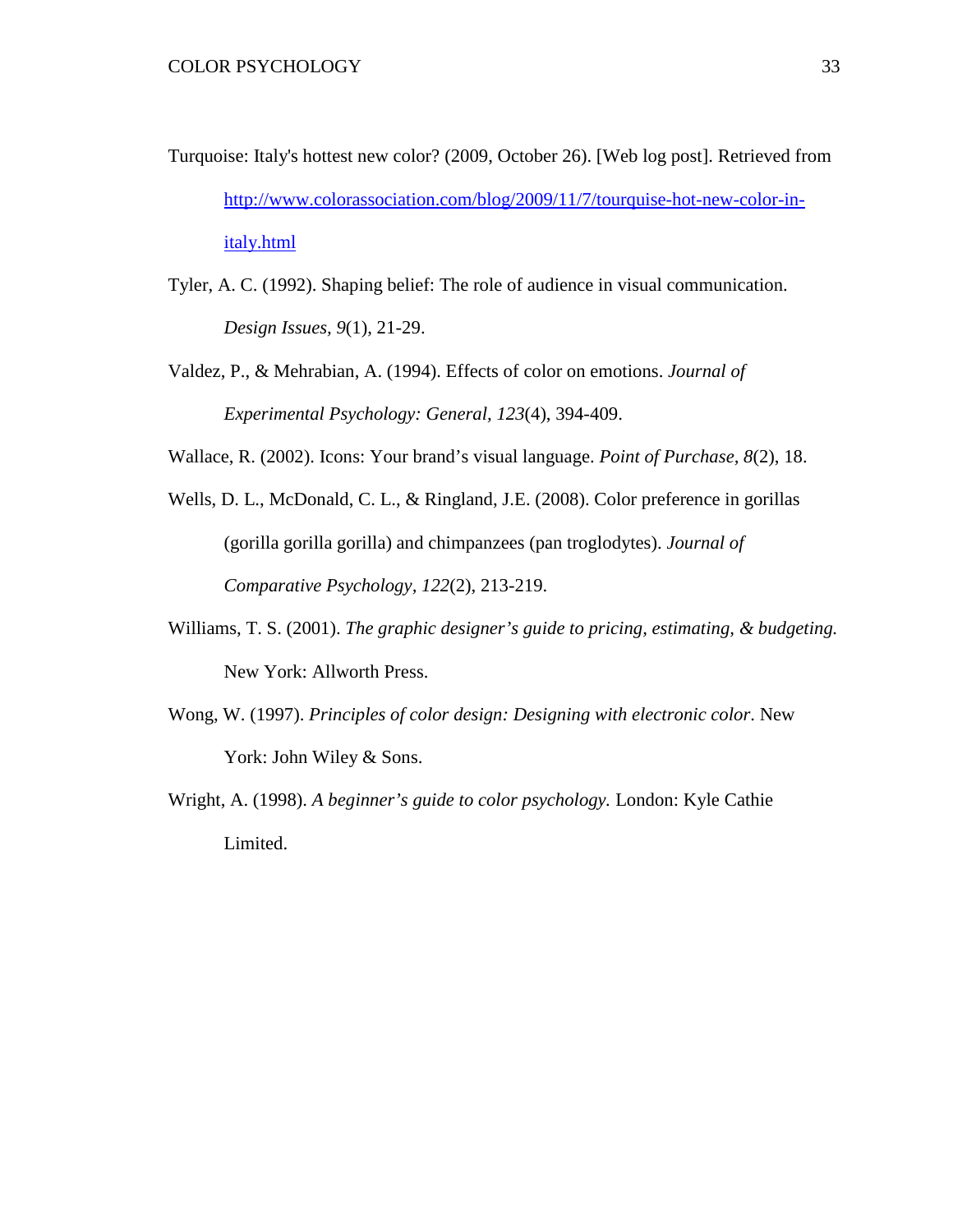#### **Appendix**

# **Color Models**

#### **RGB (Red, Green, Blue)**

RGB is an additive color process (Wong, 1997) in which colors are created by emitted light, as opposed to pigments (Holitzschue & Noriega, 1997). If red, green, and blue are all set to full intensity, they will combine to form white light. The three colors at 50% form a medium gray; at 0%, they form black. The RGB model corresponds with three cone systems in the human eye, which sense red, green, and blue (Drew  $\&$  Meyer, 2005). Screens emit red, green, and blue electron beams (Wong). Combinations of these beams at varying intensities can produce 256 colors with pixels of 8-bit depth. Projected light has a greater gamut, or spectrum range (Holitzschue & Noriega), than printed colors can offer (Drew & Meyer).

In March 2010, Sharp announced its plans to release AQUOS LED LCD TVs that would incorporate yellow as the fourth subpixel ("Sharp National Brand," 2010). Their revolutionary RGBY quad pixel technology produces its own color gamut that better approximates the range of colors visible to the human eye. Because its display cannot be replicated on regular RGB screens, the AQUOS slogan is, "You have to see it, to see it" ("Sharp National Brand," 2010).

## **CMYK (Cyan, Magenta, Yellow, Black)**

CMYK, a subtractive color process, is directly inverse to RGB (Wong, 1997). Unlike a light source emitting colored light, CMYK print material actually absorbs these colors from light (Holitzschue & Noriega, 1997). Cyan, magenta, and yellow ink absorb red, green, and blue light, respectively. Unlike RGB, which emits and reveals, CMYK